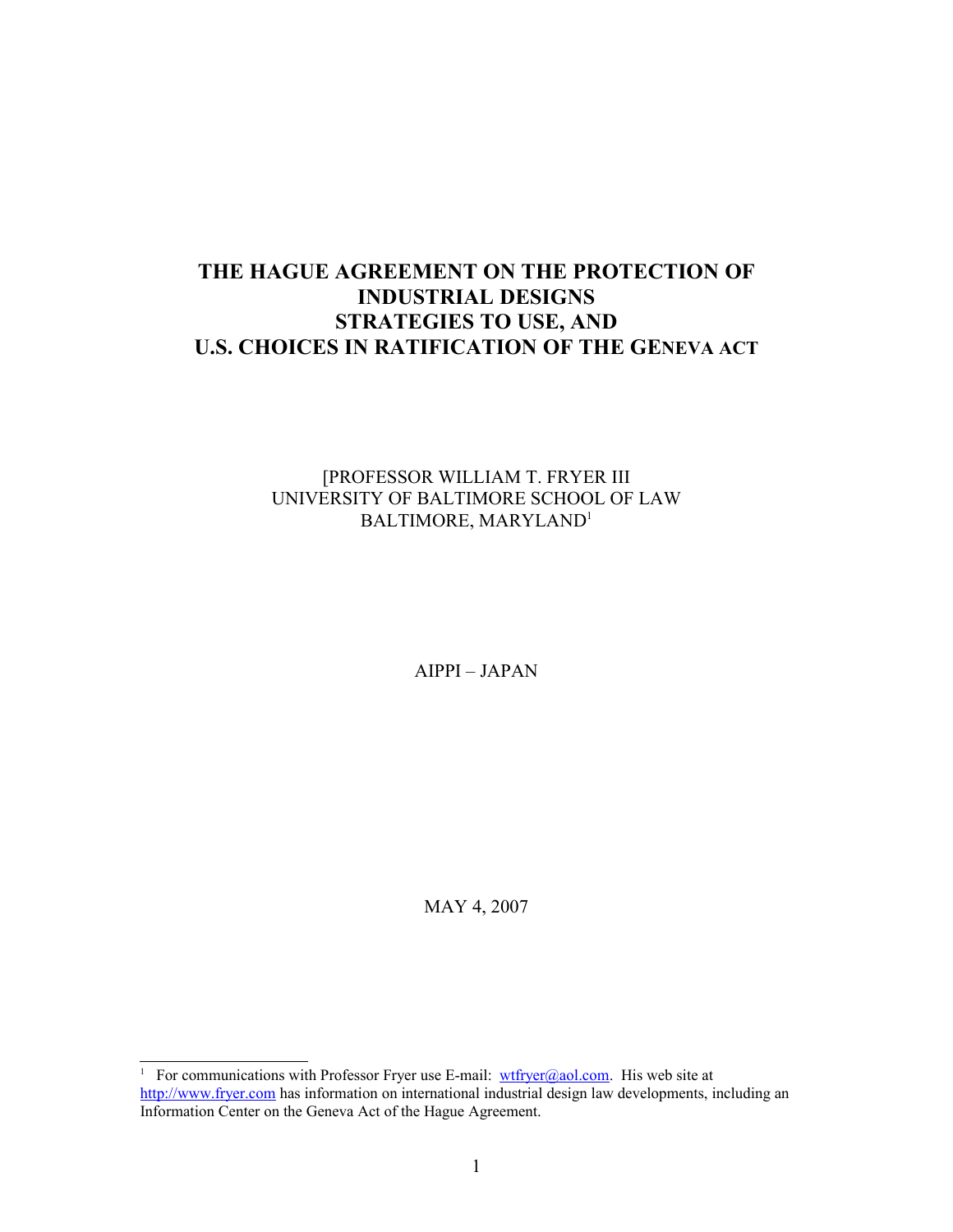# TABLE OF CONTENTS

I. INTRODUCTION

II. INTELLECTUAL PROPERTY LAWS USEFUL FOR INDUSTRIAL DESIGN **PROTECTION** 

> FIGURE 1 NON-NOVELTY EXAMINATION SYSTEM FIGURE 2 NOVELTY EXAMINATION SYSTEM

III. TYPES OF NATIONAL DESIGN PATENT SYSTEMS

IV. GENEVA ACT INTRODUCTION

FIGURE 3 GENEVA ACT OF THE HAGUE AGREEMENT CONCERNING THE INTERNATIONAL REGISTRATION OF INDUSTRIAL DESIGNS

- V. U.S. COMPANY STRATEGIES FOR USING THE GENEVA ACT Strategy A (One IR registration for U.S. and foreign protection) Strategy B (use of the multiple designs feature Strategy C (File U.S. national application first)
- VI. IR DEFERMENT AND TEXTILE DESIGNS Strategy D (File an IR designating countries allowing deferment) Strategy E (Textile deferred IR filing with sample of textile material

VII. U.S. STATUS OF THE GENEVA ACT RATIFICATION VIII. U.S. OPTIONS FOR APPROVING THE GENEVA ACT IX.

X.

XI. STEPS NEEDED FOR U.S. RATIFICATION AND IMPLEMENTATION OF THE GENEA ACT

XII. U.S. LEGISLATION IMPLEMENTATION

XIII. CONCLUSIONS

[add the titles for IX, X]

 $\lceil$ 

# I. INTRODUCTION

It is well known that how a product looks is very important to product sales. The role of industrial design is to create a product that is convenient for a customer to use, as well as make it visually appealing to customers<sup>[2](#page-1-0)</sup>. Industrial design adds significant value to a basic product, often marking the difference between whether a product will be successful. Once an effective product design is successful, competitors rush in and copy the product, particularly the product appearance. The fact is that a country that can provide the product value added from industrial design will have a stronger economy.

<span id="page-1-0"></span><sup>&</sup>lt;sup>2</sup> The Industrial Designers Society of America (IDSA) web site has an extensive amount of information on the role of industrial designers. The site displays several industrial design award winning products. The IDSA web site URL is: [http://www.idsa.org.](http://www.idsa.org/) This web site was last viewed on April 27, 2007.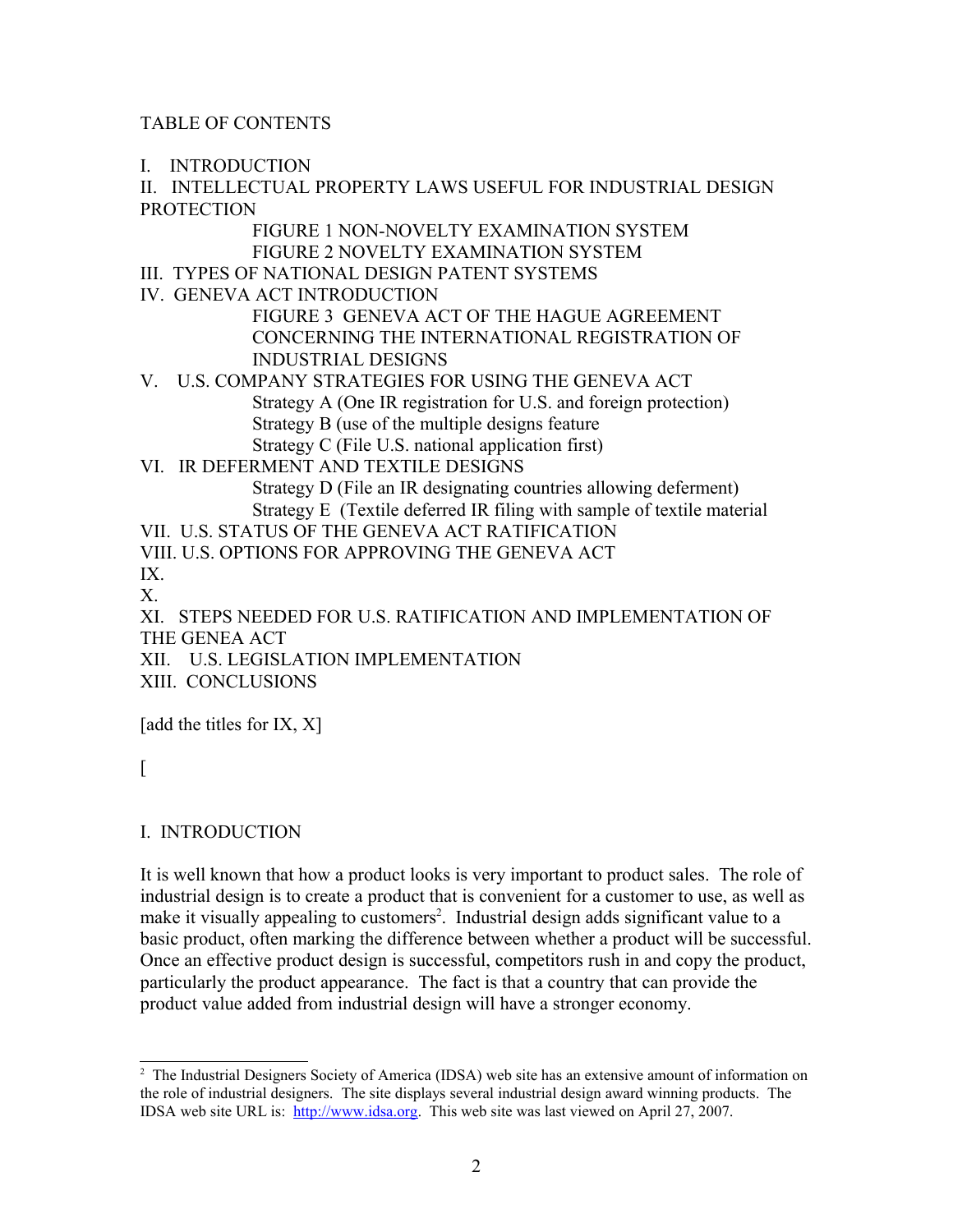Most countries provide a design patent, or design registration system (collectively called here design patent) to protect product appearance of new industrial designs, giving the owner an exclusive right to make, use and sell protected industrial designs. The protection of industrial designs has required filing applications individually in the national office of each country. The U.S. now has the choice whether to join an international treaty, the Geneva Act of the Hague Agreement for the International Registration of Industrial Designs (hereafter referred to as Geneva Act), which can simplify and create an effective way to protect industrial designs in other countries.<sup>[3](#page-2-0)</sup>

This article has four main purposes: (1) It is an introduction to the importance of "industrial design" (referred to alternatively as "design") to the U.S. economy; (2) There is an explanation of how certain industrial designs are protected in the U.S. and in foreign countries, (3) The operation of the Geneva Act is described, along with strategies for its use; and (4) An analysis is made of the progress by the U.S. in ratifying the Geneva Act.

The U.S. is now at the point in time, after 15 years of preparation, to decide whether to join the Geneva Act. It is not hard to understand the reasons for having a treaty like the Geneva Act. Utility patents protection is now provided internationally using a similar treaty, the Patent Cooperation Treaty (PCT).<sup>[4](#page-2-1)</sup> The PCT is a very successful system for centralized filing of utility patents around the world. Trademark owners in the U.S. have the Madrid Protocol (MP).<sup>[5](#page-2-2)</sup> For example, a single International Registration (IR) application can be prepared in English and designate the members in which protection is sought. WIPO administers each of these treaties, and it keeps a central record system with the contents and status of all International Registrations under PCT and the MP. The treaty documents are accessible on the WIPO web site. Most fees are paid to WIPO, in Swiss currency, including the application filing fees and renewal fees. Direct filing with WIPO can be made by the design owner or its representative, providing companies with flexibility in filing design patents in several member countries or regional systems.

The Geneva Act, PCT and MP also share international dimensions, creating international systems that utilize the national IP laws to establish IP rights in each designated member country.

## II. INTELLECTUAL PROPERTY LAWS USEFUL FOR INDUSTRIAL DESIGN PROTECTION

Another important consideration is that usually there are several national intellectual property (IP) laws that may protect a product appearance.<sup>[6](#page-3-0)</sup>The focus of this article is design patent protection, recognizing that trademarks, copyrights and sui generis laws

<span id="page-2-0"></span><sup>3</sup> References to articles, rules and administrative Instructions are to the Geneva Act documents, unless otherwise stated.

<span id="page-2-1"></span><sup>4</sup> The World Intellectual Property Law (WIPO) web site has extensive information on international intellectual property laws and treaties. It will be cited as WIPO web site. Information on PCT is accessed from the Patents page. The WIPO web site is at URL: [http://www.wipo.int.](http://www.wipo.int/) This web site was last viewed on April 27, 2007.

<span id="page-2-2"></span><sup>&</sup>lt;sup>5</sup> Madrid Protocol information is on the WIPO web site, accessible from the Trademarks page.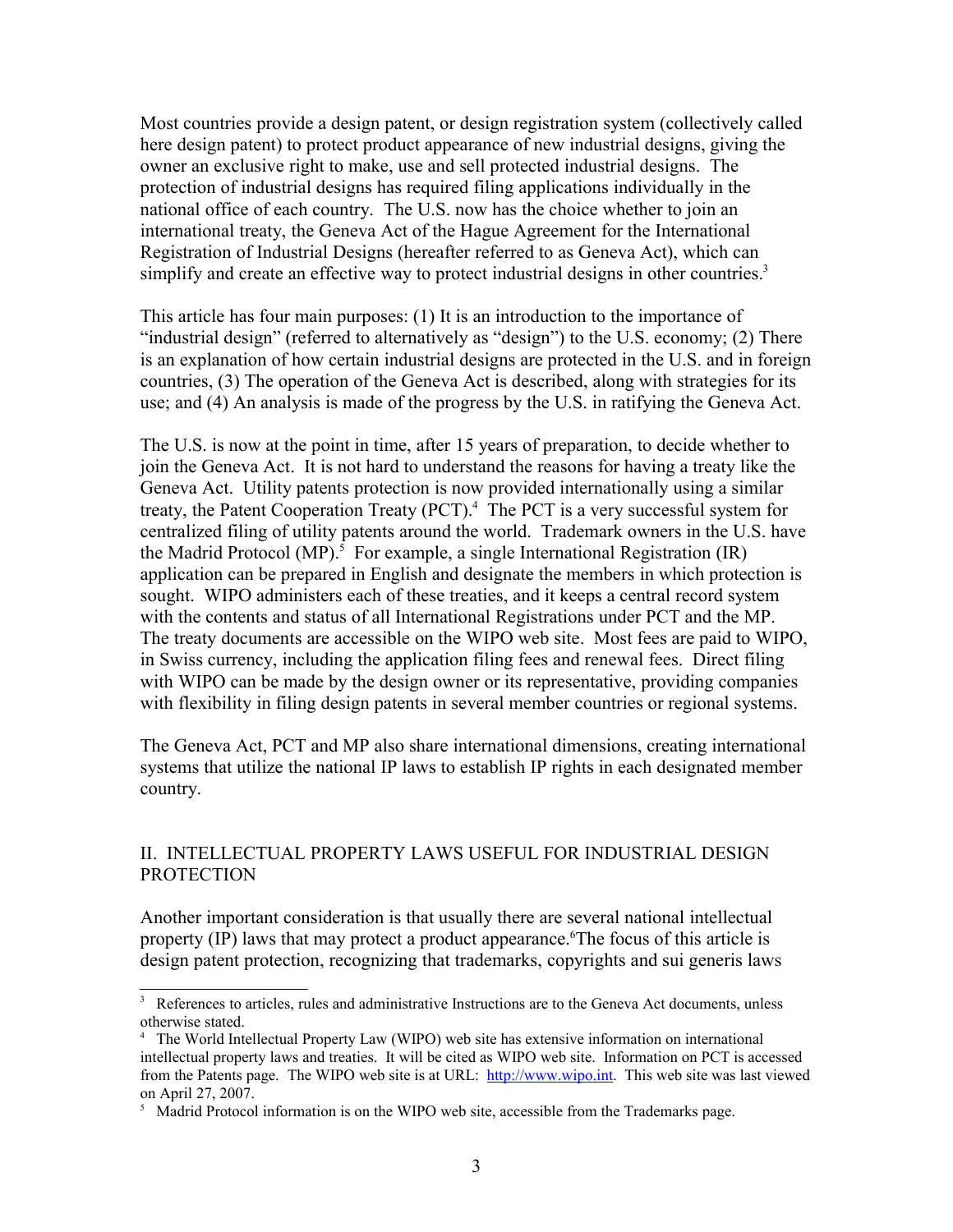may protect designs. Under some national laws design protection may be cumulative (overlapping), or a choice must be made by selecting certain solely functional subject matter for protection by utility patents. The separated visual features may be protected by design patents. The Geneva Act is only for protection under design patent law in the U.S. A skilled attorney in design protection practice can make the decisions on what subject matter to protect under design patent law.

One major reason for relying at least on design patent protection is that it is one of the original Paris Convention forms of IP protection.<sup>[7](#page-3-1)</sup> There are design patent systems in most countries. This fact provides an important foundation for the Geneva Act.

### III. TYPES OF NATIONAL DESIGN PATENT SYSTEMS

As part of the Geneva Act development, an in-depth review of national design patent systems was made. It was found that the national patent systems fell into two main groups. The first group had no novelty examination before grant of rights, and the other group, like the U.S design patent system, had novelty examination before rights grant. A brief review of these system types is essential to an understanding of the Geneva Act.

<span id="page-3-0"></span><sup>6</sup> William T. Fryer, III, *Industrial Design Protection in the United States of America – Present Situation and Plans for Revision*, J. Pat. Trademark Office Soc'y 820 (1988.

<span id="page-3-1"></span><sup>7</sup> The treaties administered by WIPO, including the Paris Convention for the Protection of Industrial Property are on the WIPO web site, accessible from the Treaties web page.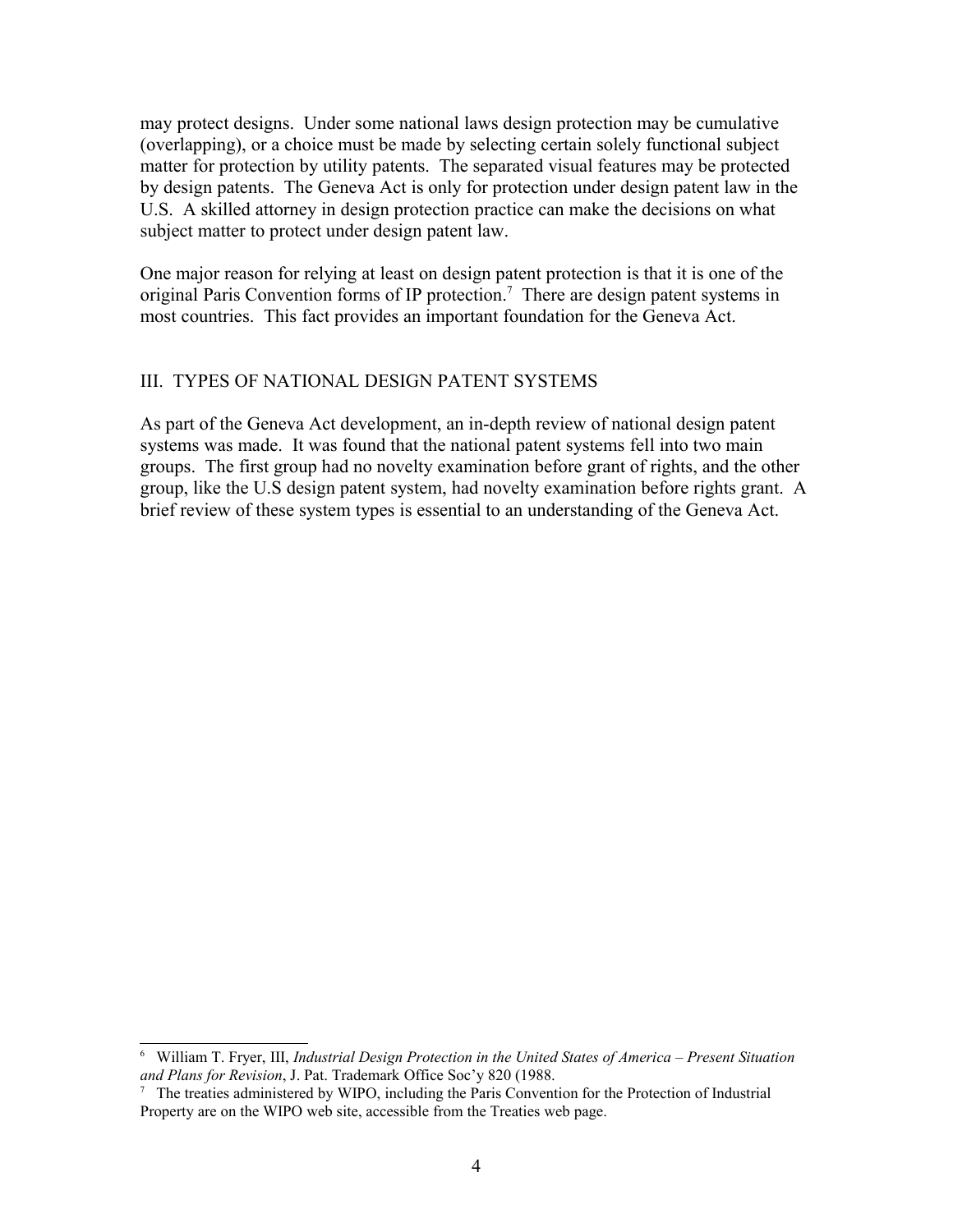

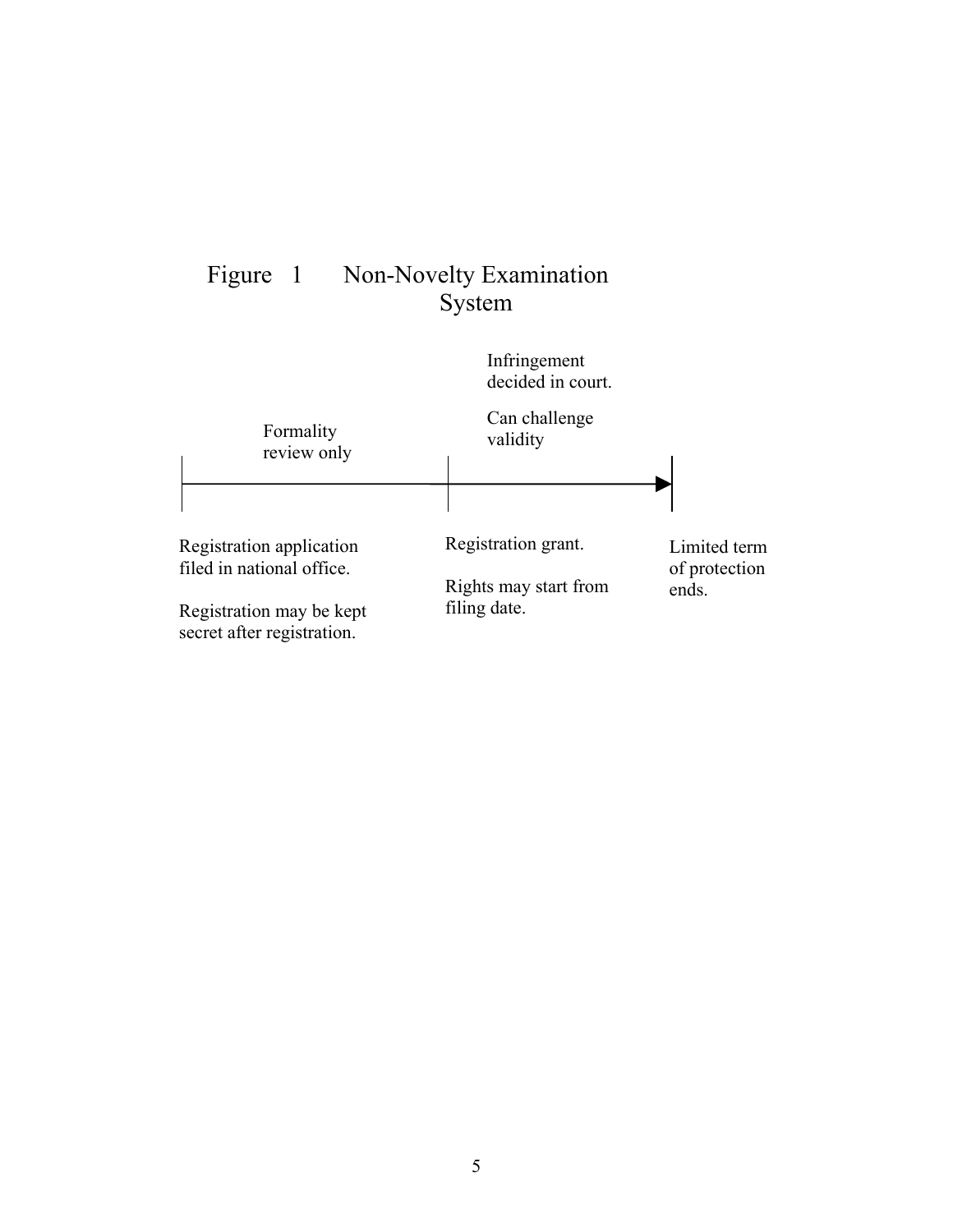As shown in Figure 1, when a design patent application is filed in a non-novelty examination design patent system, it is reviewed by the national office only for formalities, to see whether all the required application contents are present. The review does not take long, and the design patent rights are obtained promptly, a fact that is important. Any challenge to the design patent in non-novelty examination systems occurs after the rights are grant. An option in many of these systems is that the rights effective date goes back to the national filing date. In addition, many systems permit design publication deferment providing secrecy of the design after rights are granted. In case of an infringement, special procedures handle the use of deferred design patents in novelty determinations and infringement suits. The concern, from the beginning of some design patent systems, has been to prevent the registration office from becoming an information source for competitors on designs that were not yet marketed. There was strong support at the Geneva Act preparatory meetings and the diplomatic conference for the deferment feature, although it is not used by a large number of industries. The early publication of a design has its advantages.

A distinct feature of a non-novelty examination system is the uncertainty over what design patents are valid. The non-novelty examination system shifts the business cost of sorting out what is protected to after the grant of rights, emphasizing prompt grant of rights and lowering filing cost. Most designs are published, thereby giving companies notice that design patent rights may exist and encouraging use of another design. The prompt design disclosure may create a more competitive, less piracy oriented market.

The shift of business costs to the infringement and validity stage, after rights are granted, can result in significant legal expenses and business uncertainties. This fact also may encourage business negotiations to settle disputes, and a policy of independent and distinct design development.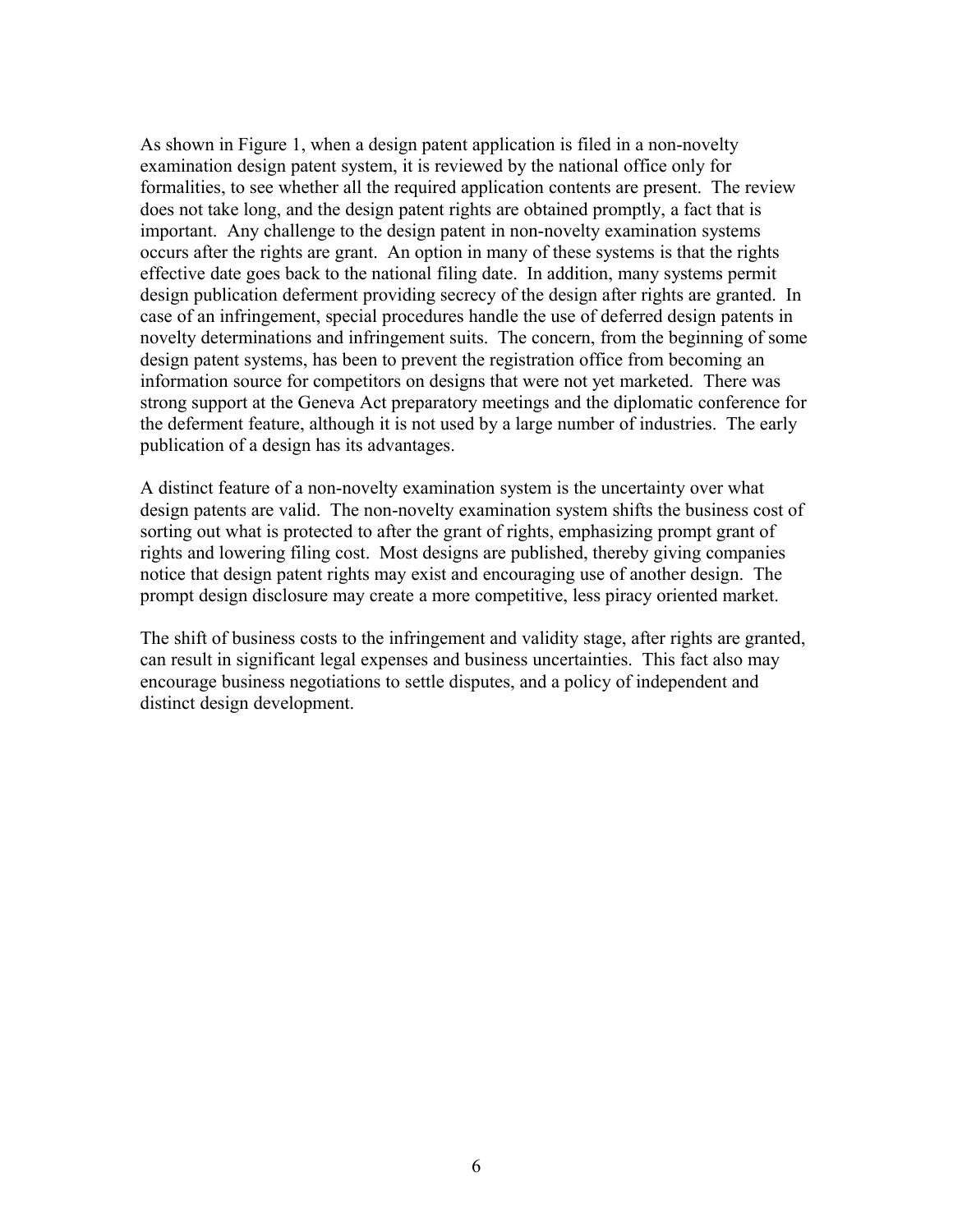### Novelty Examination System Figure 2

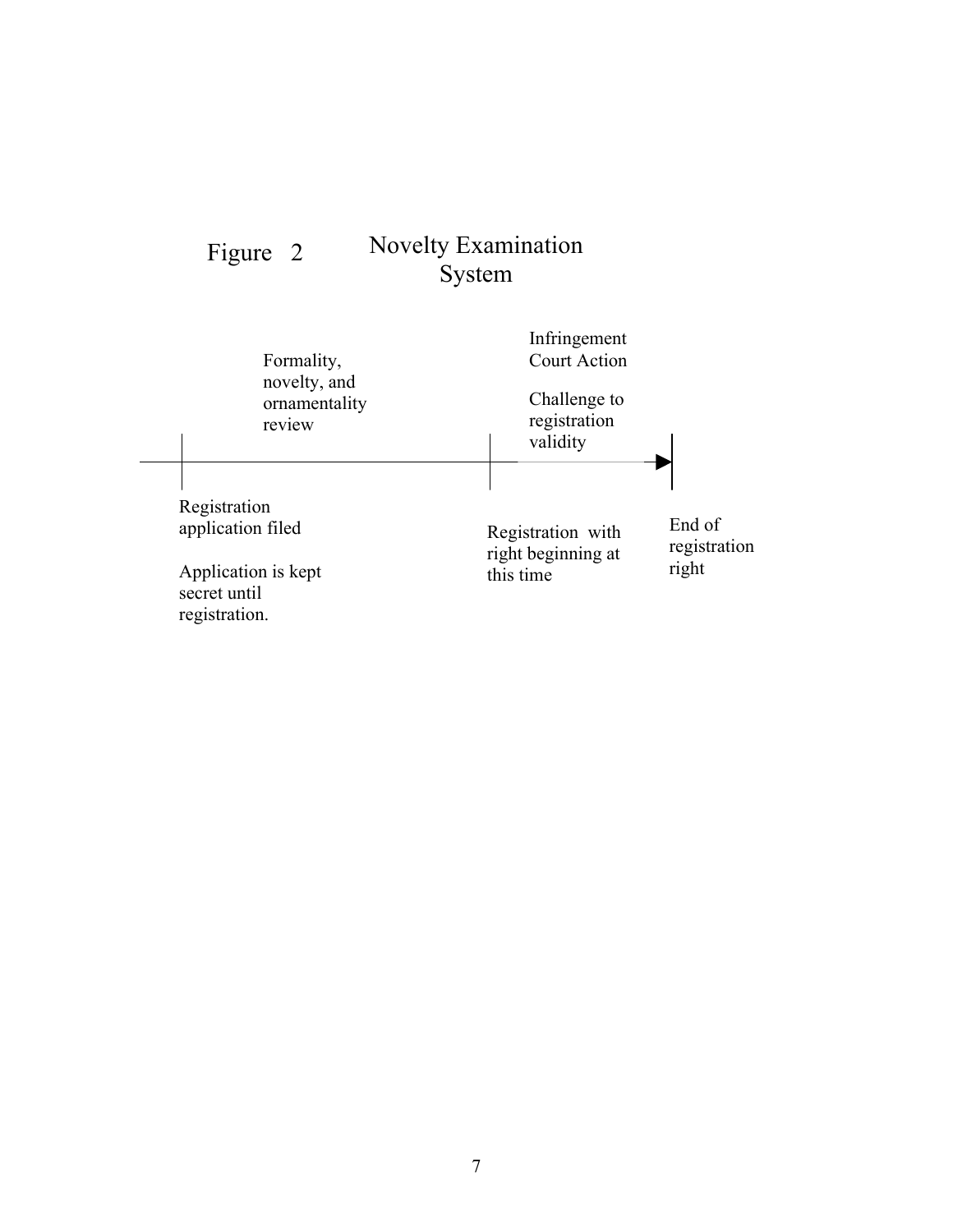The U.S. design patent system, shown in Figure 2, is a novelty examination system. Since U.S. design patent law is part of the general patent law, with a few special design patent provisions, the practice of design patent law requires an understanding of patent law developments.<sup>[8](#page-7-0)</sup> Some design patent laws are unique, such as the ornamental requirement.<sup>[9](#page-7-1)</sup> In essence, the ornamental requirement denies protection for solely functional features that are competitively essential. These solely functional features are properly protected by utility patents. Determining the line between utility patent and design patent ornamental subject matter is an important analysis and national laws differ on these principles.

A design patent application filed in a novelty examination national system will go through a formality review. Then it is examined for novelty and, in some systems, for non-obviousness, the level of inventive activity. Courts and the design offices may be used to challenge the validity of a design patent. The novelty examination countries seek strong rights upon grant and they will wait for these rights to be granted, creating a period when a design is unprotected, even though it is on the market. This gap has created a demand for market entry design protection in many countries.<sup>[10](#page-7-2)</sup> This type of protection has been set up in some countries and regional systems. For example, the U.S. has a sui generis market entry system that interfaces with the design patent system, to protect boat designs.[11](#page-7-3) This type of protection has been set up in some countries and regional systems.<sup>[12](#page-7-4)</sup> The delay in rights grant in a novelty examination system creates a need for market entry protection. This feature could be added easily to existing design patent systems, in the manner provided by the European Union Community Design Regulation, to provide market entry protection.

## IV. GENEVA ACT INTRODUCTION

The Geneva Act negotiation achieved a reasonable balance for the countries and regional systems using the two types of design patent systems described in reference to Figures 1 and  $2<sup>13</sup>$  $2<sup>13</sup>$  $2<sup>13</sup>$ . The countries with non-novelty examination systems wanted prompter grant of rights in the novelty examination systems. The novelty examination countries desired to

<span id="page-7-0"></span><sup>8</sup> 35 U.S.C. §§ 171-173.

<span id="page-7-1"></span> $9\,$  35 U.S.C  $\S$  171.

<span id="page-7-2"></span><sup>10</sup> William T. Fryer III, *The Evolution of Market Entry Product Design Protecton – An International Comparative Analysis*, European Intellectual Property Review 618 (1999).

<span id="page-7-3"></span><sup>&</sup>lt;sup>11</sup> Protection of Original Designs, 17 U.S.C. §§ 1301-1332; § 1329 terminates the sui generic protection when a design patent is obtained.

<span id="page-7-4"></span><sup>&</sup>lt;sup>12</sup> The European Union Community Design Regulation is on the EU Trademark and Designs Office web site at URL: [http://oami.europa.eu,](http://oami.europa.eu/) on the Legal Aspects page. The provision on unregistered design, protection term and other features, is article 11. This web site was last viewed on April 27, 2007.

<span id="page-7-5"></span><sup>&</sup>lt;sup>13</sup> William T. Fryer III, The Geneva Act (1999) of the Hague Agreement Concerning the International Registration of Industrial Designs, Drafting History and Analysis (2005) (This book includes an introduction to the non-novelty examination type design patent system, novelty examination system and the Geneva ct. Selected references will be included in this article, recognizing that an extensive amount of this book is relevant to the subjects discussed in this article. The Geneva Act is on the WIPO web site, at URL [http://www.wipo.int,](http://www.wipo.int/) accessed from the Hague Systems page. This web site was last viewed on April 27, 2007.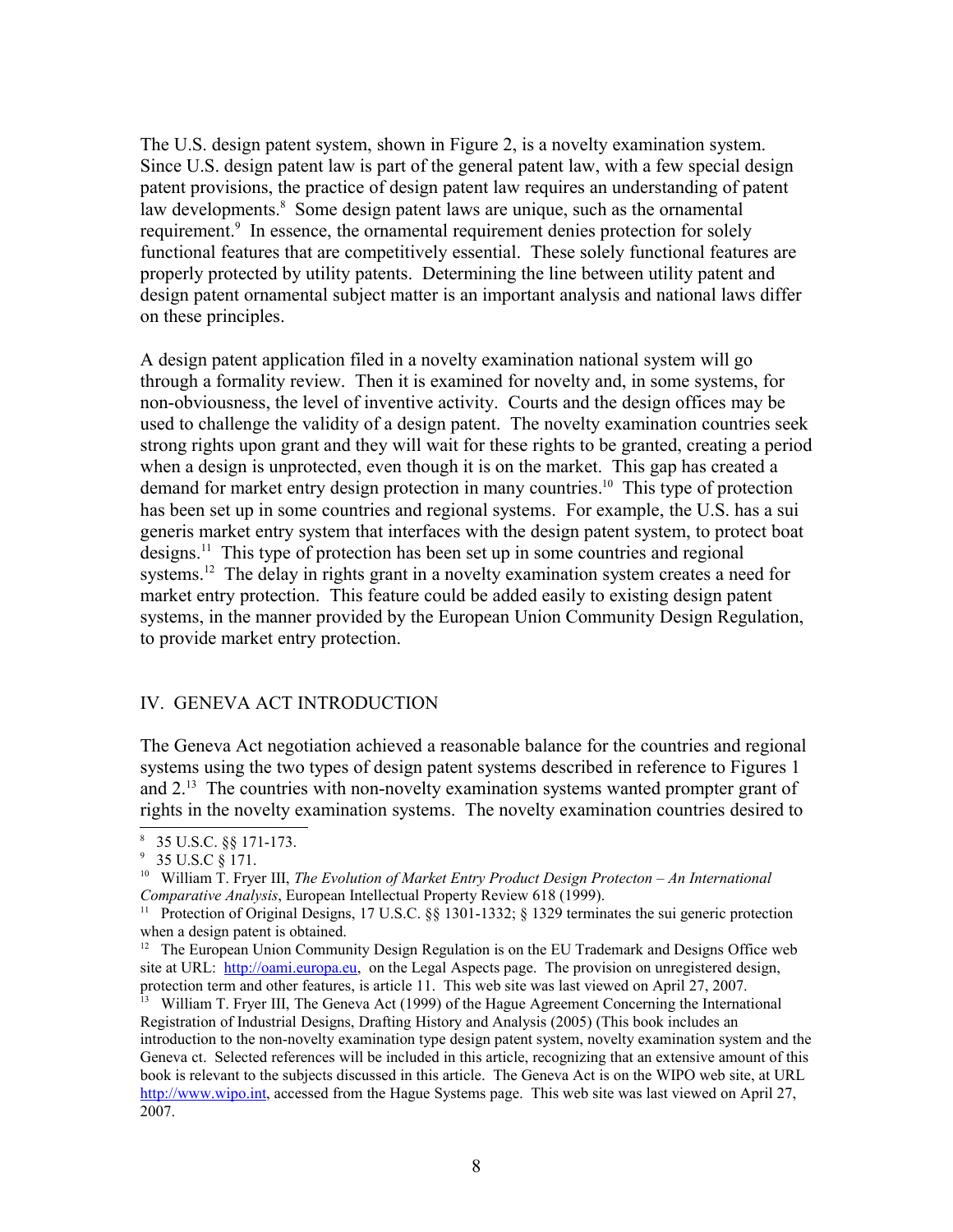retain their existing systems. In the end, the examination countries committed to a maximum of one year to complete their first office action report on novelty. In return the novelty examination countries were given the option to not have design publication deferment. Other compromises were made to carry of the basic intent of the Geneva Act, which was to require no significant change in national law to become a member.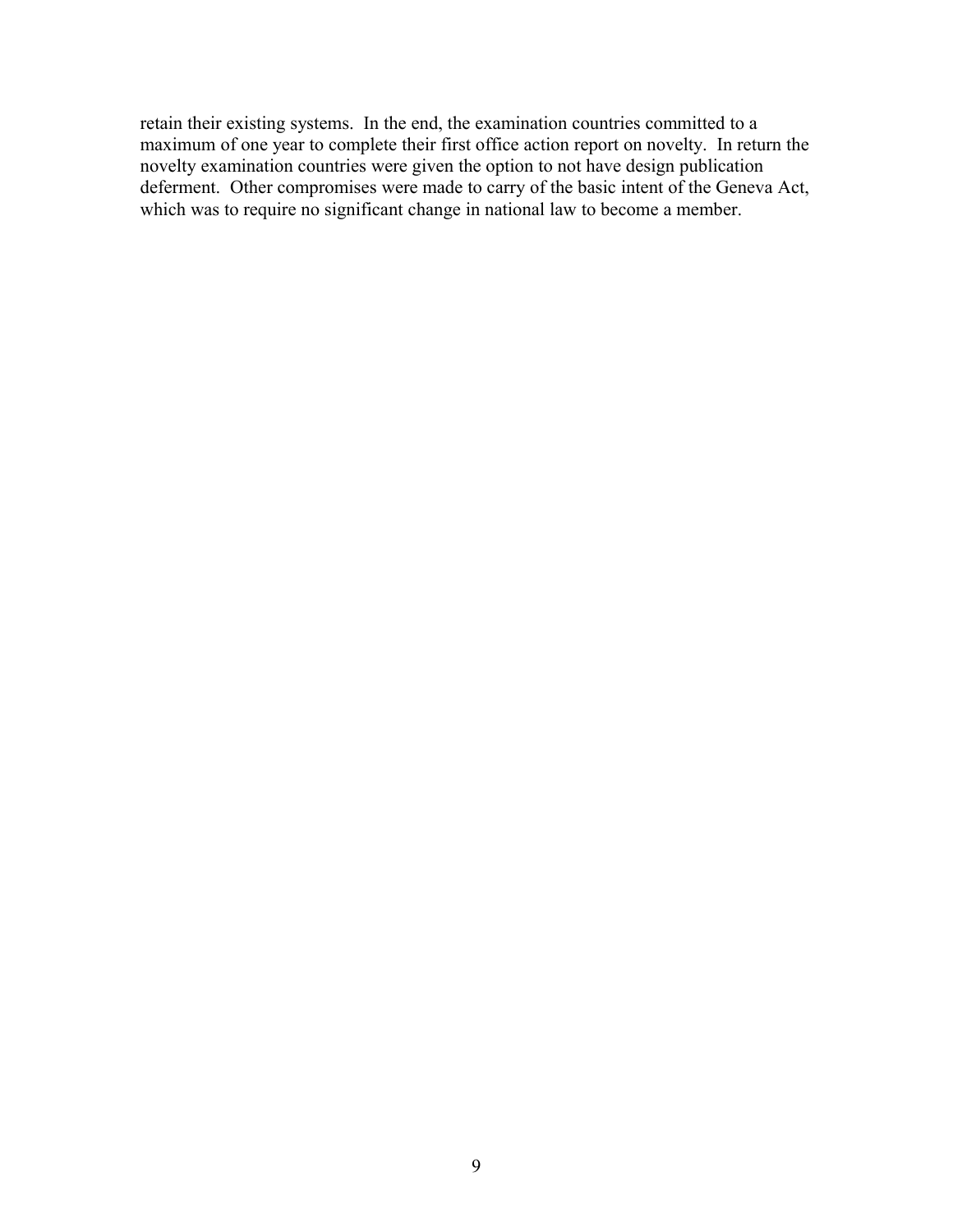

Registration application filed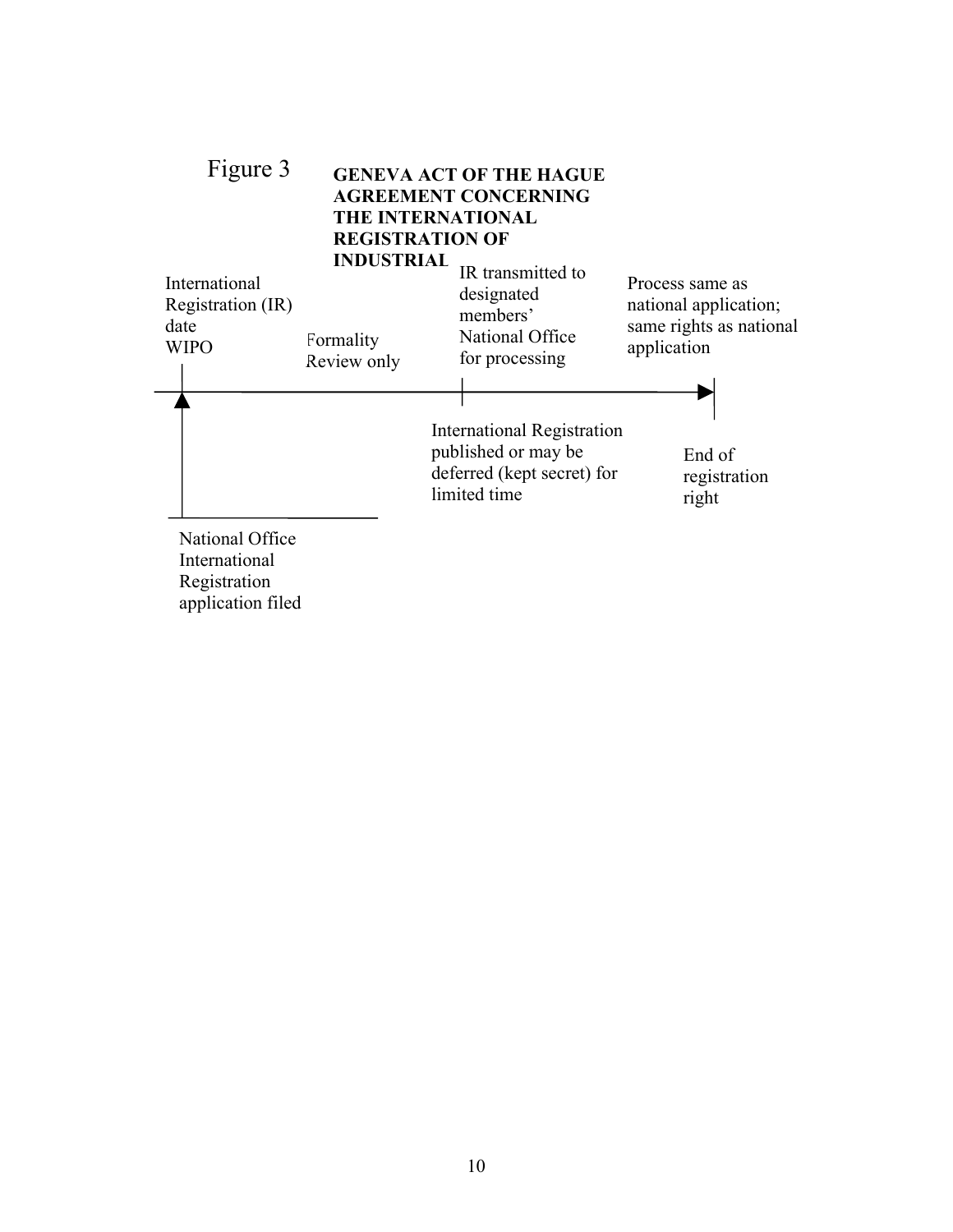There are several ways for a U.S. design owner to file a design patent application for protection in a foreign country using the Geneva Act. There can be direct filing with WIPO, subject to U.S. national security review license requirements.<sup>[14](#page-10-0)</sup> Another approach is the filing of an International Registration (IR) application in the U.S. Patent and Trademark Office (USPTO). The USPTO will perform the national security review before the IR application is sent to WIPO. This streamlined, integrated national security review process has extra time added for the WIPO IR application receipt deadline.

Each Geneva Act member has the right to declare that its design owners cannot obtain protection in their home country using an IR filed in their national office, requiring that national protection for these design owners must be by the national design patent system.<sup>[15](#page-10-1)</sup> An IR registration could be filed in the national office with priority on a national design patent application. The preferable approach would be to allow filing an IR application in the design owner's national office and designate the home member for protection in that IR application.

The WIPO formality review for an IR application takes about 3 to 4 months, usually. If there is deferment of the design publication, the IR is granted and kept secret for the determent period, or if there is no deferment, the IR with the design is published after six months from the IR date. The delay in publication provides a short time before disclosure of the design, another negotiated feature, for those members who wanted to slow down publication. Earlier publication of the design can be authorized by the design owner. Upon publication of the IR, WIPO send the IR electronically to the offices of the members that have been designated for protection. A copy of the deferred IR is sent to the designated member offices, as a confidential document, subject to limited disclosure when needed during the examination process or other situations.

Upon receipt of the IR each national office will send the IR through the same process as national design patent applications. In a non-novelty examination system, there will be only a formality review and rights will be granted promptly. In a novelty examination system, the rights will be granted only after examination and approval. The procedures for obtaining an IR and enforcement will be the same as for a national design patent. The protection term will the same as for national design patents, with a minimum of 15 year term from the IR date, or from the grant of rights in an examination system.<sup>[16](#page-10-2)</sup>

In a novelty examination system, the first office action, including the initial novelty determination, must be completed within one year from the time the national office receives the IR. The rest of the application review can be continued in the normal manner without time limit. Additional novelty rejections and other issues can be raised, following the same procedures as for national design patent applications. The grant of rights will occur as declared by the member, following national law. In the U.S. it is likely that the grant of rights would occur upon formal notice of the IR acceptance.

<span id="page-10-0"></span><sup>14</sup> 35 U.S.C. §§ 181, et seq.

<span id="page-10-1"></span><sup>&</sup>lt;sup>15</sup> Article 14(3).

<span id="page-10-2"></span><sup>16</sup> Fryer, *supra* note 13 at 91-92.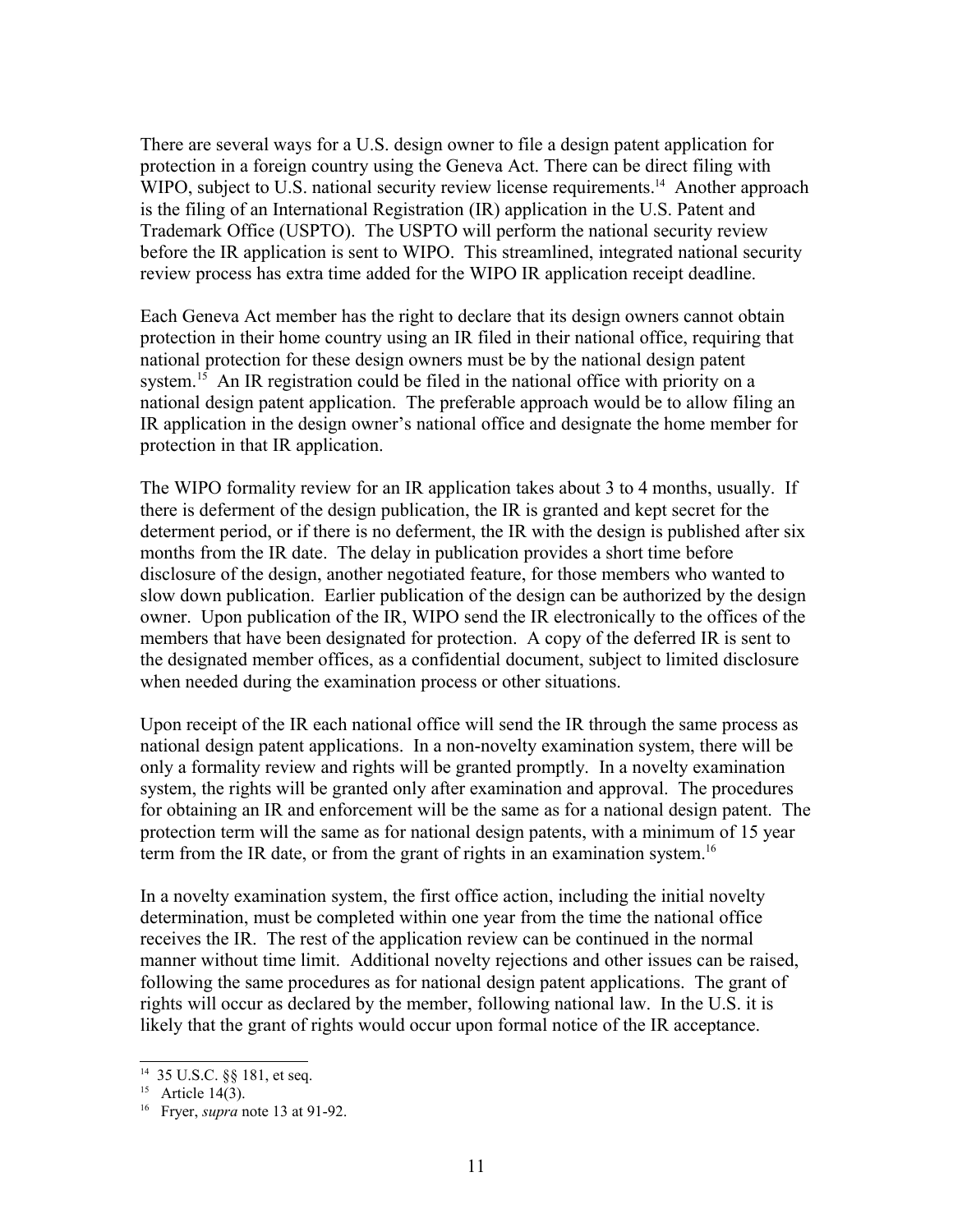Each IR can contain up to 100 separate and distinct designs, as long as they each are in the same Locarno Agreement classification class.[17](#page-11-0) Placing multiple designs in one design application is a common practice in most non-novelty examination design patent systems. The cost of adding designs in an application is considerably cheaper, making the average cost of design protection much lower. The same advantage occurs for renewal. Designs in a multiple design IR can be separately abandoned, allowing efficient management of design patent costs. In a novelty examination system where there is a unity of invention requirement, allowing only one design invention, the standard procedure of restriction will be followed. Each distinct design will be treated as a separate application with individual filing fees required. The advantage is that selection of which designs to protect can be made at a later date, giving the design owner time to decide whether to incur further costs.

The overall goal of the Geneva Act is to provide a global protection system that can be interfaced with various non-novelty and novelty examination systems, allowing use of existing national system law and procedure without significant changes. Over time there will be a strong attraction to making the national systems more uniform and efficient to function as part of a global design protection system.

# V. U.S. COMPANY STRATEGIES FOR USING THE GENEVA ACT

Strategies for using the Geneva Act will be outlined here, as a way to review the Geneva Act operation and point out its benefits and cautions in using it. The Geneva Act should be of particular benefit to U.S. companies.

Strategy A (One IR registration for U.S. and foreign protection). The first step for strategy A is to file an IR on one design invention, designating protection in the U.S., if permitted, and in other member countries. The U.S. national security review will be completed as part of the USPTO review, eliminating the need for a foreign filing license, and greatly simplifying the filing process.

Strategy B (Use of the multiple designs feature). The first step for strategy B is to file a multiple designs IR application in the USPTO, to obtain initial lower cost protection in the U.S. and in foreign countries.

Strategy C (File U.S. national applications first). The first step for Strategy C is to file separate design patent applications in the U.S. on products that are in the same Locarno Agreement class. Within six months of the U.S. filing of these applications, the next step is to file a multiple IR application with the USPTO for the national design patent application designs, claiming priority of these applications. This strategy benefits from

<span id="page-11-0"></span><sup>&</sup>lt;sup>17</sup> WIPO, International Classification for Industrial Designs (Locarno Classification), 8<sup>th</sup> Edition(2003; available on the WIPO web site at URL [http://www.wipo.int,](http://www.wipo.int/) accessed through the Industrial Designs Gateway, on the International Classification page. This site was last viewed on April 27, 2007.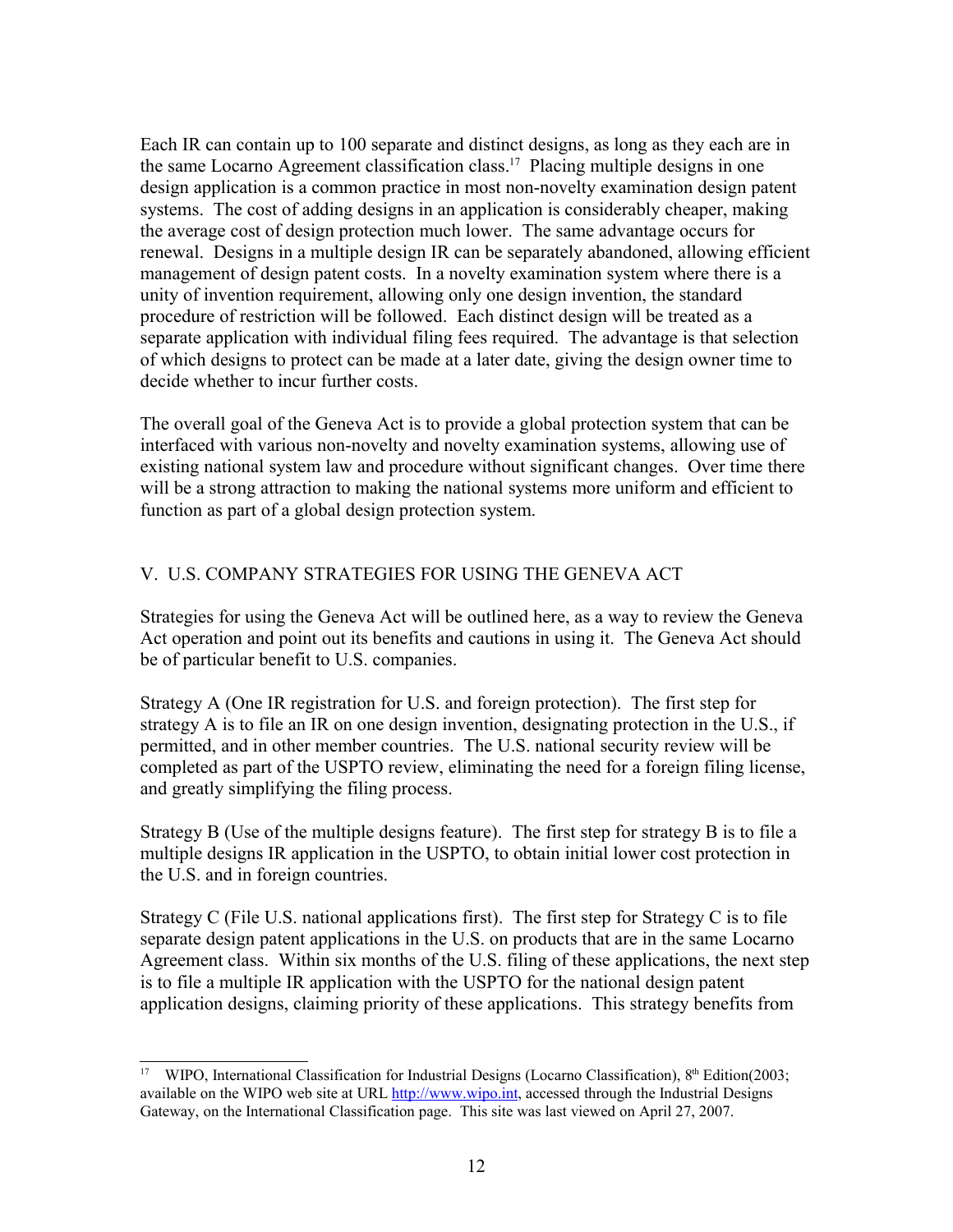the lower cost of the added designs in an IR application and the ability to manage what designs are abandoned and protected.

Strategy D (File an IR application designating members allowing deferment). Strategy D may reduce design protection costs even more, by allowing a longer time to decide what designs should be protected, before incurring the full cost of registration. It provides a longer period before the design is made public. The Strategy D approach is analyzed in more detail below, in Section VI, IR Deferment and Textile Designs.

Strategy E. (Textile deferred IR filing with sample of textile material). Strategy E has the cost saving management benefits specifically set up for textile designs. It can be combined with Strategies B and D, and it allows use of the textile material to file the IR application, which is an added cost saving. The Strategy E approach is analyzed in more detail below, in Section VI, IR Deferment and Textile Designs.

Other comments on Strategies. The strategy to use depends on the type of design and how best to present the design in the reproduction under national laws. If the same design reproduction will be effective in all the designated members, one IR application for all these countries or regions will be the best strategy. Depending on national design patent laws, a more selective approach may be bst, with separate IR applications, or some IR applications for selected members and national applications for other members, or regional design patent systems may be the best approach.

Tailoring strategies to national systems is common for the Patent Cooperation Treaty, utility patent filing, and for foreign trademark protection using the Madrid Protocol. A determination of the best strategy to follow requires information and experience on national design patent laws. As use of the Geneva Act grows, there will be a major effort to unify many of the national procedures and design patent laws. In fact, this work has been started by WIPO, in its Standing Committee on Trademarks, Industrial Designs and Geographic Indications (SCT).<sup>[18](#page-12-0)</sup> It would be wise for companies to keep a close eye on what is going on in the SCT, participating by working through the national IP law organizations and the USPTO representatives that attend these meetings.

# VI. IR DEFERMENT AND TEXTILE DESIGNS

This introduction to the Geneva Act, so far, has not discussed the special procedures set up in the Geneva Act for deferment of an IR, or the benefits that can be received from deferred publication of an IR two-dimensional design. A brief review of strategies related to these topics will be given here.

<span id="page-12-0"></span><sup>&</sup>lt;sup>18</sup> Information on the SCT can be found on the WIPO web site at URL [http://www.wipo.int,](http://www.wipo.int/) from the Industrial Designs Gateway page. This site was last viewed on April 27, 2007. The latest posting, as of April 27, 2007, announced the May 7-11, 2007,  $17<sup>th</sup>$  SCT session agenda and provided meeting documents, including document SCT17/6, prepared by WIPO Secretariat, titled: Draft Questionnaire on Industrial Designs Law and Practice. This document has a list of detailed questions on national and regional design paent laws and procedures that will provide important information for discussion on how to improve design patent laws and practices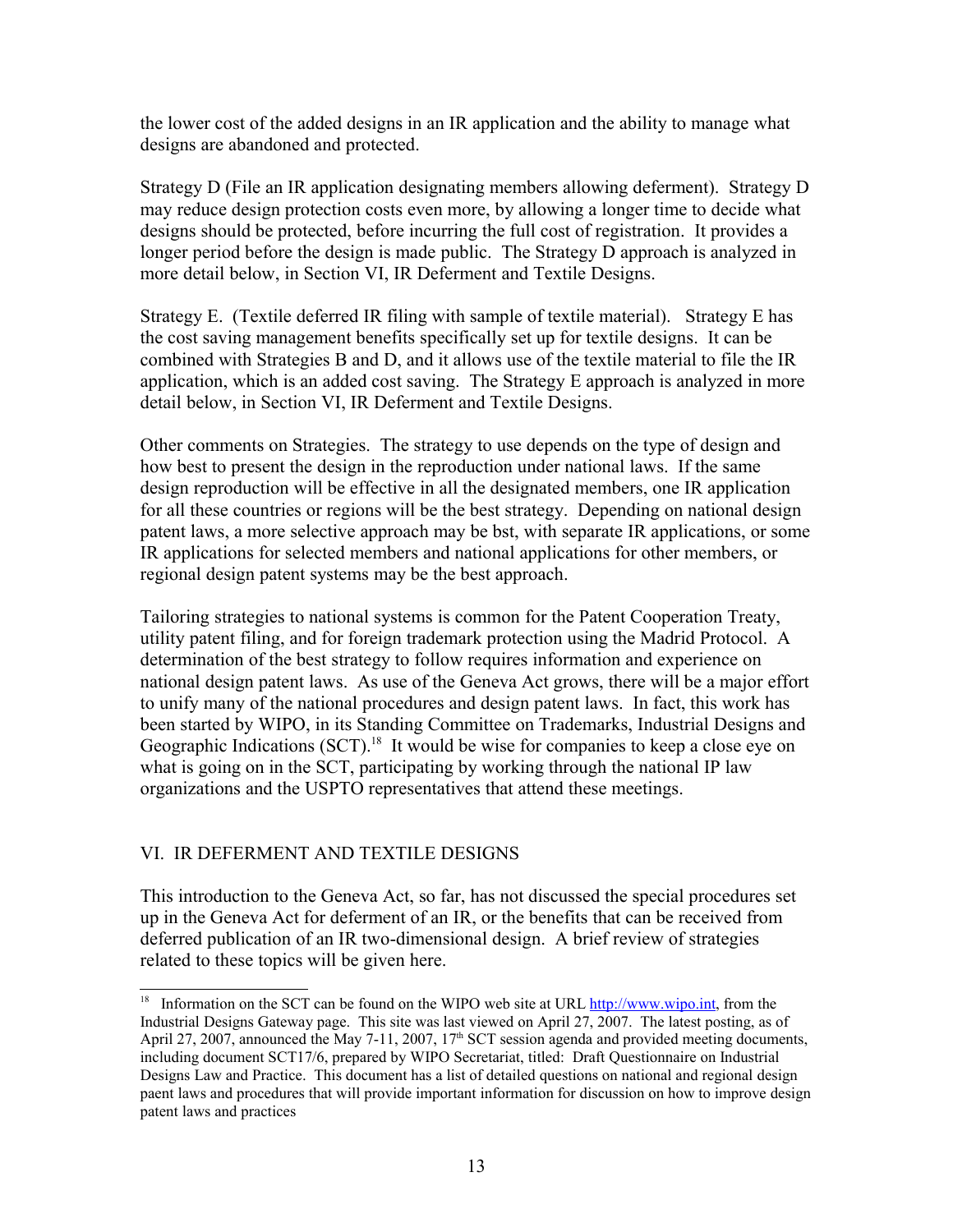The IR deferment option depends on national laws of the designated member. A member has the option to refuse to have deferment, and this status must be declared in a formal declaration when the treaty is ratified. A more detailed discussion of the deferment declaration, relative to the U.S. is given below in section VIII(A)(3).

An IR application that designates only members which provide for deferment will be permitted to have deferment only for the shortest period of the allowed deferment time of this group. If one of the designated members does not allow deferment, then no deferment can occur for that IR.

In Strategy D the first step would be to determine if a deferment of design publication longer than the required six months provided is needed. If no more than six months deferment is needed, then the default publication procedure will be acceptable. If a longer deferment time is needed, the next step would be to designate protection only in members where the minimum deferment time is at least as long as needed. Later, filing can occur in other countries where protection is desired, carefully evaluating the prior art effect of the deferred IR. In many cases, there will be no need for deferment, as a practical matter, as the six months built in time before publication will be adequate. In most industries the benefit of publication is to inform a competitor that a legal situation can be avoided if a distinctly different design is used. It establishes a level playing field, fair competition that reduces the urge to copy a design. If also demonstrates the readiness of the design owner to litigate if there is an infringement.

The financial benefits of deferment are very significant. During the time that an IR is deferred the cost of submitting the formal reproduction can be delayed. If a design is no longer valuable it can be abandoned from the IR, saving the cost of completing the IR before publication. This cost saving can be very significant when lot of designs are created by a company. At the same time, the use of multiple design IR applications can increase the saving, as explained in Strategy B of section IV above. Textile designs are given even more favored status, as generally mandated by TRIPS, article  $25(2)$ .<sup>[19](#page-13-0)</sup>

In Strategy E the first step is to gain the full benefits for two-dimensional textile design is to file a deferred IR application with the design using a sample of the material to establish the design right.<sup>[20](#page-13-1)</sup> Just before the IR is published, a formal reproduction of the design can be filed. These steps keep the option open to decide not to protect selected designs, saving cost of preparing the complete application. When this feature of simplified initial filing is coupled with the use of multiple designs in an IR, there is a major opportunity for cost saving through effective protection management. This flexibility is exactly what the textile and fashion industries wanted in a design patent protection system.

### VII. U.S. STATUS OF THE GENEVA ACT RATIFICATION

<span id="page-13-0"></span><sup>19</sup> The TRIPS document, and other background information, are on the WTO web site at URL:

[http://www.wto.org,](http://www.wto.org/) on the Legal page, accessed from the Documents page. This web site was last viewed on April 27, 2007.

<span id="page-13-1"></span><sup>20</sup> Fryer*, supra* note 13, at 89-91.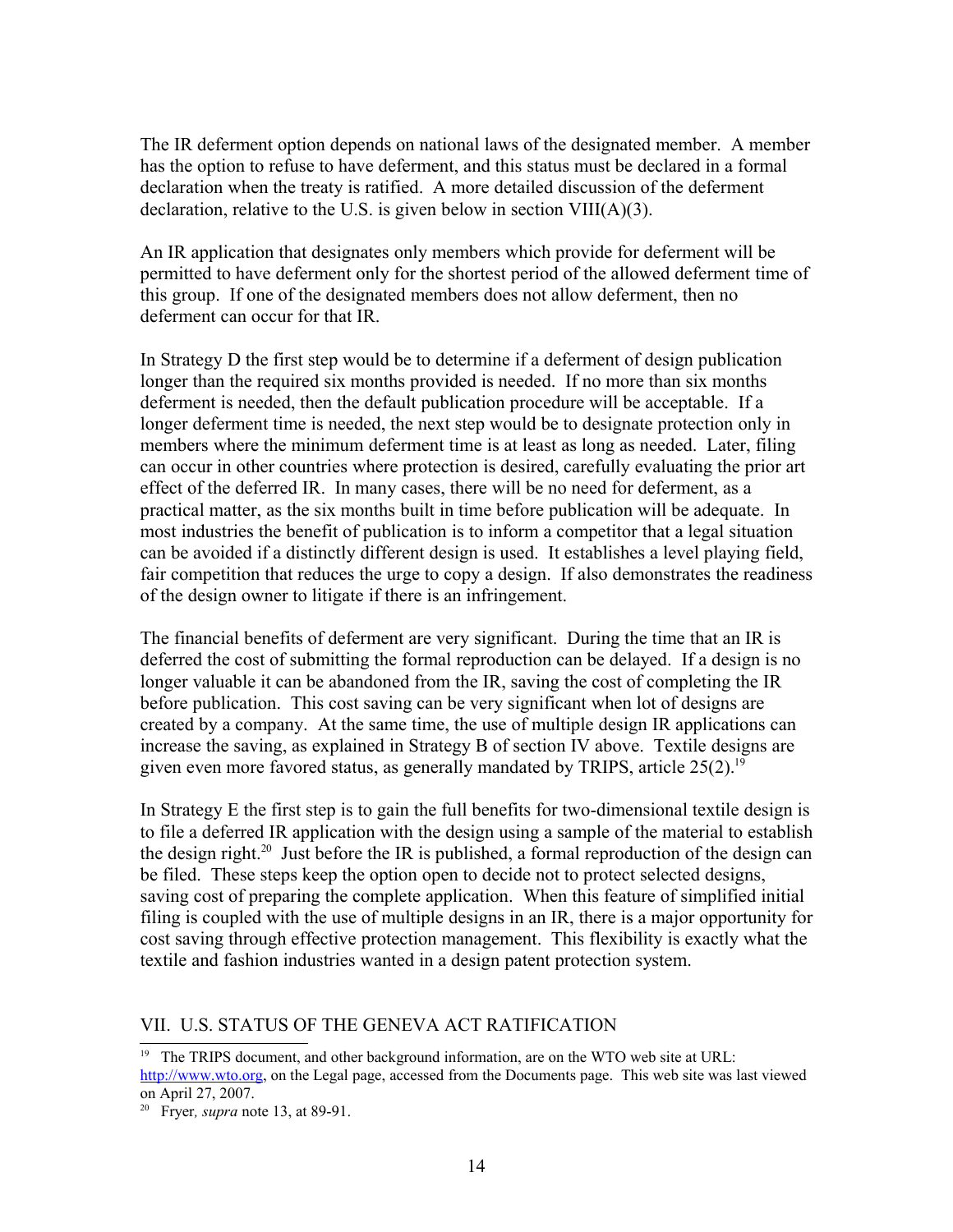On November 13, 2006, President Bush sent the Geneva Act to the U.S. Senate for ratification. A copy of his letter and the accompanying State Department letter are in Appendix A.<sup>[21](#page-14-0)</sup> President Bush's letter strongly supported ratification. The State Department report accompanying the President's letter provided an additional perspective, in detail, on the Geneva Act operation and its benefits for design owners.

In the State Department report there were recommendations for declarations and other notifications that the U.S. should make in ratifying the treaty. An analysis of the State Department recommendations is provided in section VIII, with suggestions for additional U.S. ratification statements. These declarations and other notifications provide very useful insights into how the Geneva Act will interface with U.S. design patent law.

The Geneva Act that was forwarded to the U.S. Senate for advice and consent, as required for approval of all U.S. treaties. The treaty was referred to the Senate Foreign Relations Committee where it will be considered by that committee, usually including one or more hearings. The speed of this review will depend in large part on the political support or opposition for ratification from industry and other organizations.<sup>[22](#page-14-1)</sup> There is no apparent opposition to ratification.

The U.S. step to ratification of the Geneva Act is due, in part, to a growing number of countries and regional organizations that have ratified or taken steps to proceed to ratify the Geneva Act. As of April 27, 2007, there were 21 members of the Geneva Act. These countries are: Albania, Botswana, Croatia, Egypt, Estonia, France, Georgia, Hungary, Iceland, Kyrgyzstan, Liechtenstein, Moldova, Namibia, Romania, Singapore, Slovenia, Spain, Switzerland, The Former Yugoslav Republic of Macedonia, Turkey and Ukraine. France has recently ratified the treaty. The European Union Council has taken all steps necessary internal steps necessary to join the Geneva Act, and it is likely to ratify the Geneva Act in 2007 or 2008. In 2005 the American Bar Association, Section of Intellectual Property Law, approved a resolution in support of the U.S. ratification of the Geneva Act. On January 27, 2007, the American Intellectual Property Law Association Board approved a resolution supporting the U.S. ratification of the Geneva Act. There is momentum around the world for participation in the Geneva Act.

## VII. U.S. OPTIONS FOR APPROVING THE GENEVA ACT

Diplomatic negotiations achieved a balance between the aforementioned two main types of design patent systems. The Geneva Act has options, in the form of declarations and notifications, available for countries and regional organizations to select when ratifying the treaty. Most of these options were requested by the U.S. and other countries with

<span id="page-14-0"></span><sup>&</sup>lt;sup>21</sup> President Bush's letter and the enclosed Statement report are found on the U.S. government Thomas Register, by searching under the  $109<sup>th</sup>$  Congress, treaties topic for treaty number 109-21. The Thomas Register web site is at URL: http://thomas.loc.gov.

<span id="page-14-1"></span> $^{22}$  An informative review of how treaties are approved by the U.S. can be found on the U.S. Senate web site, at URL: [http://www.senate.gov,](http://www.senate.gov/) , accessed from the Reference page, to the Virtual Reference Desk page, to the Treaties page, and titled: Role of Senate in the treaty process.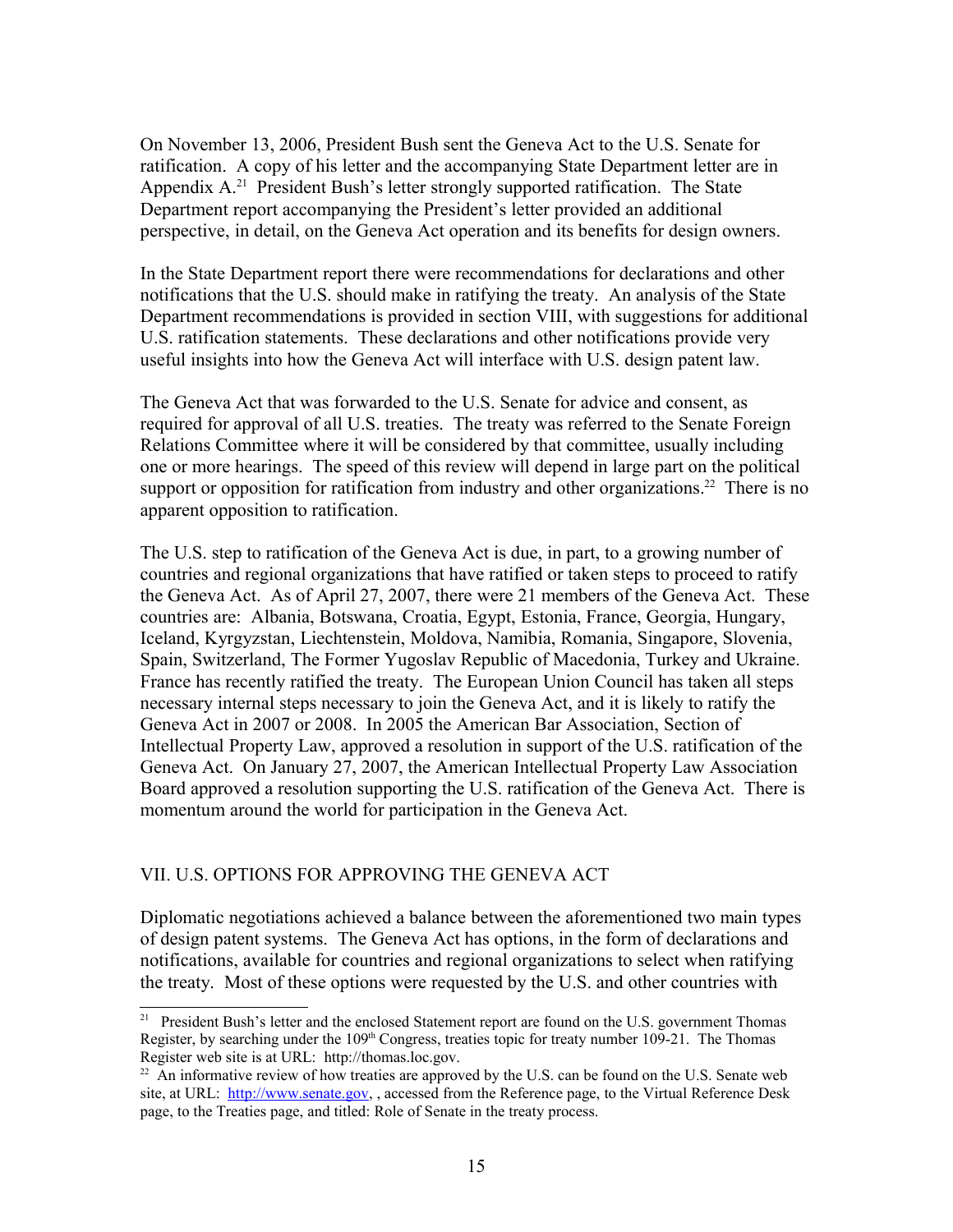novelty examination design patent systems, indicating the thorough U.S. role in the treaty negotiations. It is critical that all the necessary options are included in the U.S. ratification document. The declarations are included in the ratification document. The notifications on administrative procedures must be communicated to the WIPO Bureau.

The declarations and notifications selected and not selected, by the U.S. are analyzed below. These options interface the U.S. design patent law and procedures with the Geneva Act. There are routine administrative notifications that must be made that are not analyzed here. President Bush's letter in support of ratification, found in Appendix A, includes the State Department option recommendations.

A. Declaration and Notifications – Options taken by the U.S.

1. Additional Mandatory Contents of IR (First Declaration)<sup>[23](#page-15-0)</sup>

(a) .The U.S. has several requirements to obtain a design patent filing date that are in addition to the generally required ones set forth in the Geneva Act to obtain a filing date. If the U.S. is designated for protection, these additional contents must be in the IR application. There is provision in the Geneva Act for requiring additional IR application contents, if a member makes a declaration specifying the content requirements.

(b) The U.S. IR additional filing date requirements are: an identification of the design creator; a brief description of the reproduction or the characteristic features of the industrial design, and a claim.

(c) The State Department letter recommended that a declaration, authorized under article 5(2)(a), be included in the ratification documents, specifying that the aforementioned mandatory additional content items be required for an IR to obtain a U.S. filing date. The state Department proposed declaration makes the IR requirements for designating the U.S. the same as current U.S. design patent law.

2. Designation Fee (Second Declaration) $^{24}$  $^{24}$  $^{24}$ 

(a) Each Geneva Act member that has a novelty examination system may make a declaration, under article 7(2) and rule 12(3), to set its own designation fee to cover the examination and related costs.

<span id="page-15-0"></span><sup>&</sup>lt;sup>23</sup> Appendix A. State Department letter to President Bush, April 14, 2006, for advice and consent to ratify the Geneva Act of the Hague Agreement Concerning the International Registration of Industrial Designs, treaty document 109-21, pending befoe the Senate Foreign Relations Committee (Hereafter State Department letter); President Bush's letter and the accompanying State Department letter are found on the U.S. Library of Congress Thomas web site at URL: [http://thomas.loc.gov.](http://thomas.loc.gov/) This web site was last visited on April 27, 2007. The State Department letter has its recommendations identified in numerical order, starting with "first declaration" which is authorized under article 5(2)(a).

<span id="page-15-1"></span><sup>&</sup>lt;sup>24</sup> Appendix A, State Department letter, second declaration authorized under article  $7(2)$ .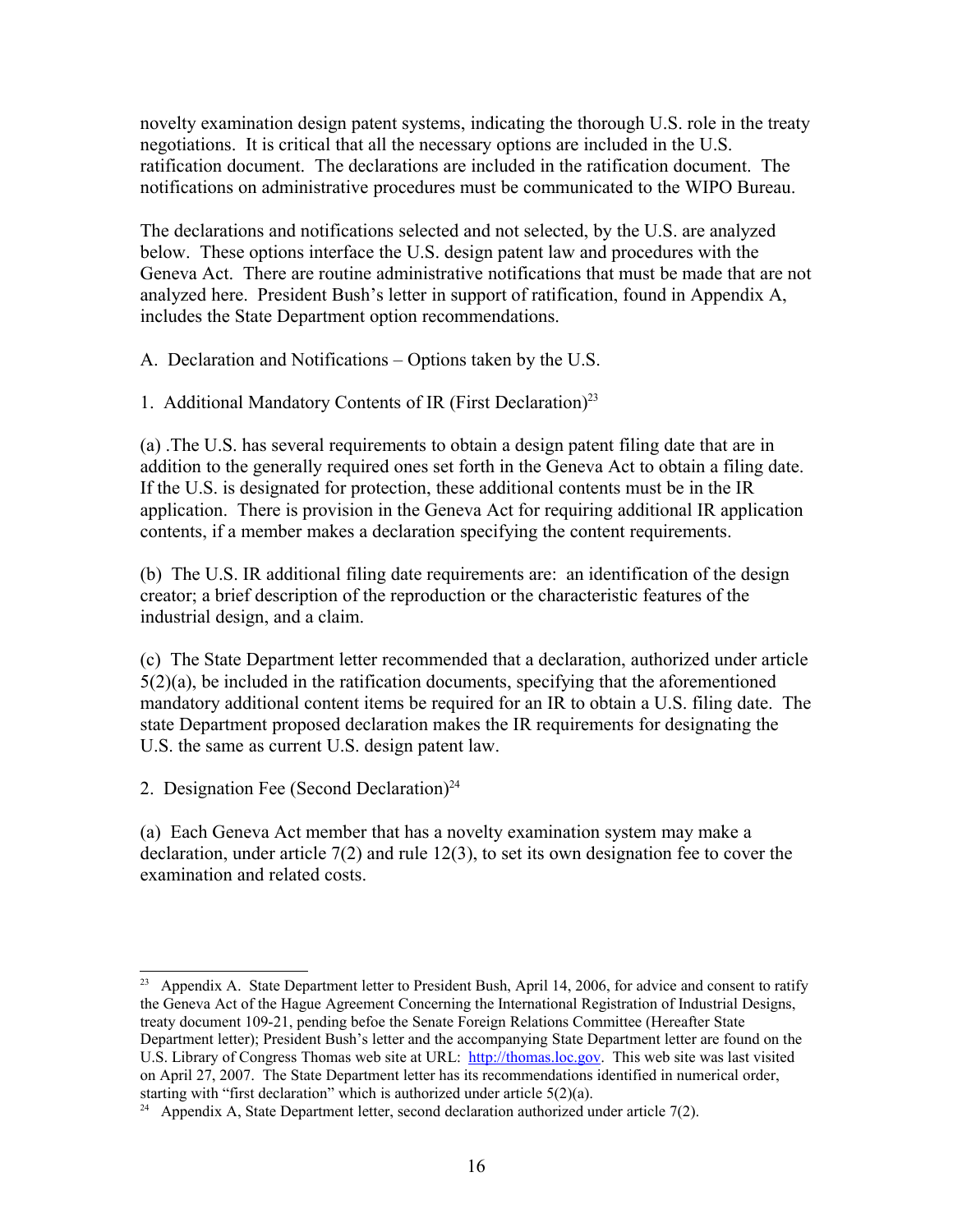(b) Under article 7(2) a declaration can be made to accommodate the U.S. two-part fee payment structure. There will be an initial payment for the filing fee to WIPO. The issue fee will go either to WIPO or the USPTO, which is a choice for the U.S. to make.

(c) Article 7(2) and rule 12(3) allow payment of the full IR term fee, if a declaration is made. This provision was added to the Geneva Act to accommodate the U.S. design patent system, where the fee for the design patent full term is paid upon issue of the design patent.

(d) The State Department letter is complete in its declaration. It states that the U.S. will set its designation fee, that here will be two fee payments, and there will be no renewal fee. A notification by the USPTO to the WIPO Bureau should be made, as provided in rule 12(c), as to whether the USPTO or WIPO will collect the issue fee.

3. Design Publication Deferment (Third Declaration)<sup>[25](#page-16-0)</sup>

(a) The U.S. and several other novelty examination countries negotiated the option to not have IR design publication deferment. Geneva Act article 11(1)(b) gave a member that has a novelty examination system the right to declare that its law does not permit a deferment of design publication. Exercising this option would allow the U.S. to follow its current practice of publishing the design patent design when the rights are granted. A U.S. design patent law change to add deferment would be a major step. As a compromise the Geneva Act, rule 17, has a negotiated six months period, before WIPO publishes an IR, subject to a request for earlier publication by the IR owner.

(b) .The third State Department declaration provides that the U.S. law does not include deferment. This declaration leaves the U.S. design patent law in its present form, with publication of the design at the time rights are granted.

4. Unity of Design Restriction Practice (Fourth Declaration)<sup>[26](#page-16-1)</sup>

(a) U.S. law allows only one independent and distinct design invention in a design patent, following the unity of design concept. If there is more than one design invention in a design patent application, the applicant has to file a divisional application with the right of priority of the parent application for each of the other design inventions. The USPTO will limit the initial application to one design invention. This practice is called restriction.

(b) Since an IR can have up to 100 designs from one Locarno class, the Geneva Act negotiations adapt the treaty to fit with national design patent systems that require unity of design. Article 13(1) permits a member national office that has a novelty examination system to declare that only one invention can be in a design patent application. The national practice of unity of design will not change, and the restriction practice will be

<span id="page-16-0"></span>Appendix A, Statement letter, third declaration, authorized by article  $11(1)(b)$ .

<span id="page-16-1"></span>Appendix A. State Department letter, fourth declaration, authorized under article 13(1).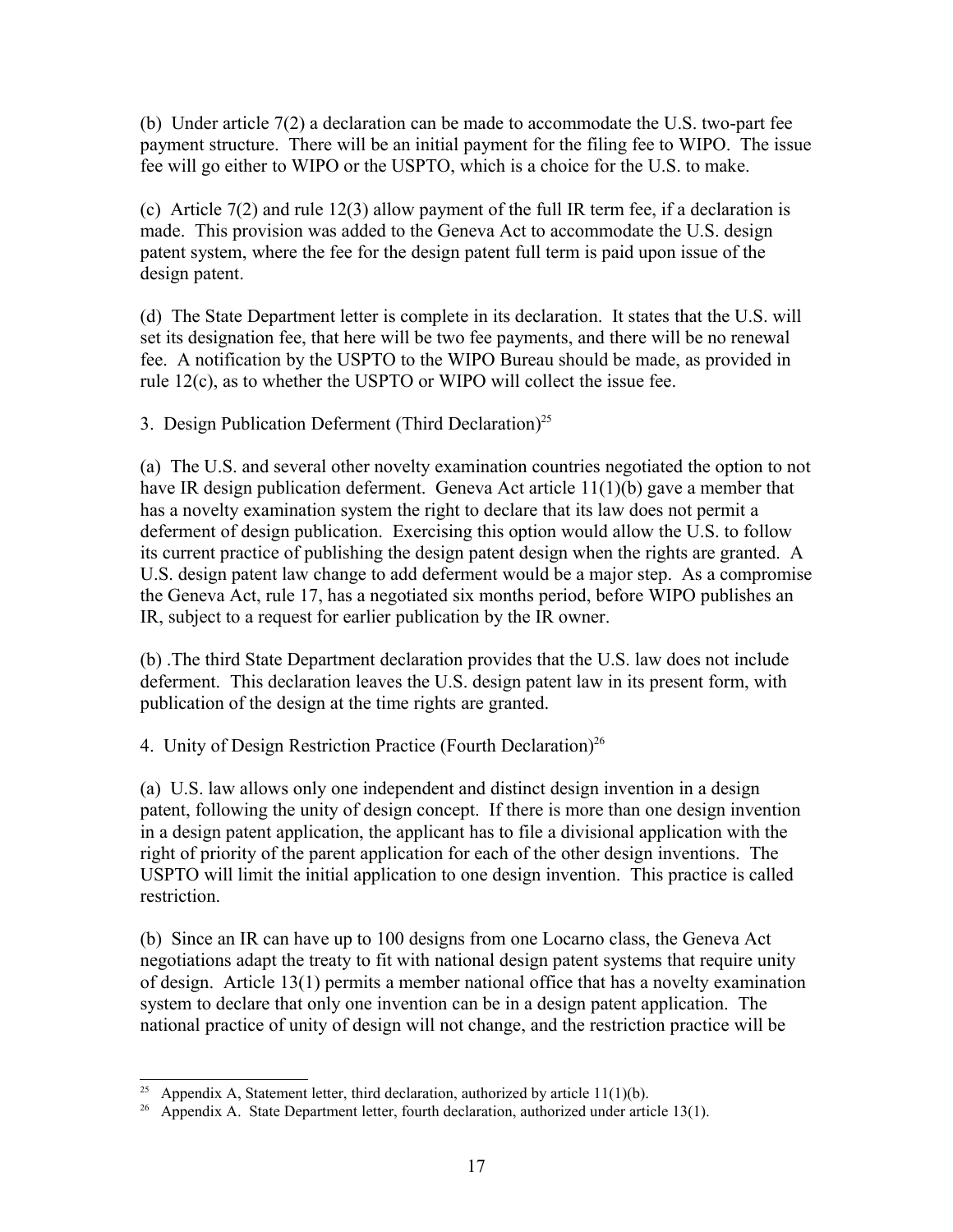used to process the other design inventions, with a separate filing fee required for each additional application. WIPO will keep records on each division IR. $^{27}$  $^{27}$  $^{27}$ 

(c) The State Department letter recommended declaration stated that on unity of design will be applied in the U.S. to IR applications, allowing current U.S. law to continue on unity of design.

5. IR Records Effect (Fifth Declaration)<sup>[28](#page-17-1)</sup>

(a) The USPTO assignment records have an important role in determining the ownership of a design patent. [29](#page-17-2) If a design patent assignment is recorded within three months of the transfer, it will prevent the former design patent owner from making another transfer that might result in the first transferee not being the owner. The Geneva Act negotiations had to address this problem, as the WIPO records were planned to have the same legal effect as if documents were filed in the national office.

(b) The provision made in the Geneva Act, in article 16(2), on ownership effect of the WIPO records, provided that the WIPO assignment records have no effect until the WIPO recorded assignment document was received by the USPTO.

(

(c) The State Department fifth declaration recommended that the U.S. retain its current law on assignment recording legal effect.

6. Maximum Duration of IR Protection (Sixth Declaration)<sup>[30](#page-17-3)</sup>

(a) U.S. law now provides a 14 year term for design patents protection, from the patent grant, 35 U.S.C. section 173. An IR protection term will be controlled by national law, within limits, requiring a minimum term of 15 years from the IR date, article 17(3)(c). In the case of a member that has a novelty examination system, there are special Geneva Act provisions, requiring a declaration on how the national system will interface with the Geneva Act.

(b) .Two key interfaces must be defined for novelty examination systems related to protection term. One sets the IR protection term in the member system and the other determines when the protection begins.

(c) In compliance with articles 17(3)(b), the U.S. must declare its national law maximum term for design patent protection. As required by rules  $18(1)(c)$ , a member with a novelty examination system must declare when the IR protection will commence.

(d) The State Department sixth declaration complies with the requirements of articles  $14(2)$ ,  $17(3)(b)$  and  $17(3)(c)$ . The U.S. design protection term will commence upon grant of the design patent, as provided under current law. The term of protection is declared to

<span id="page-17-0"></span><sup>&</sup>lt;sup>27</sup> Rule 18(3).

<span id="page-17-1"></span><sup>&</sup>lt;sup>28</sup> Appendix A. State Department letter, fifth declaration, authorized under article 16(2).

<span id="page-17-2"></span> $^{29}$  35 U.S.C. § 261.

<span id="page-17-3"></span> $30$  Appendix A. State Department letter, sixth declaration, authorized under article 17(3)(c).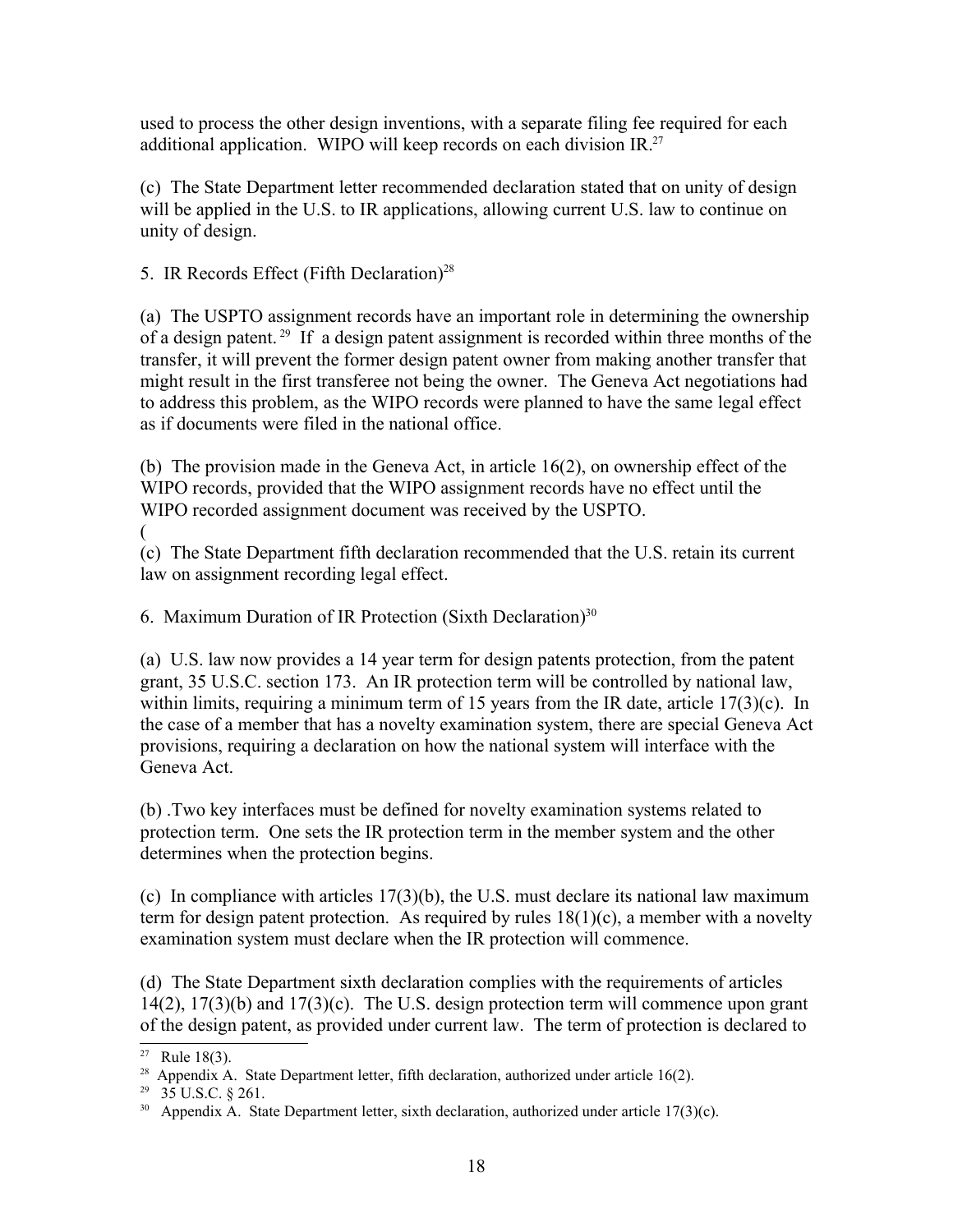be 15 years from grant, adding one year to the design patent term, as required by article 17(3)(b). There is no change in U.S. design patent law or procedures, except for the additional one year of protection.

7. IR Filed by Design Creator (Seventh Declaration) $31$ 

(a)..Current U.S. design patent law requires that only the creator of a design can file a design patent application. The Geneva Act, article 3, provides that a design owner who is not the design creator may file an IR application. This difference in Geneva Act requirement and U.S. law was the subject of negotiation. Rule 8(1) was added to allow the U.S. to declare that U.S. law requires that a design patent application be filed in the name of the design creator.

(b) The State Department seventh declaration complies with Geneva Act rule 8(1), continuing the U.S. practice that protection fro a design invention must be applied for in the name of the design creator.

8. National Security Clearance Review (Eight Declaration)<sup>[32](#page-18-1)</sup>

(a) U.S. law requires, under 35 U.S.C. sections 181-182, that a design patent application be reviewed for national security purposes before it is transmitted to a foreign national office for filing a a design application. Current procedures require that a license to file a foreign application must be obtained if the foreign application is filed within six moths of the date a corresponding U.S. application was filed. The Paris Convention priority date for a design patent is six moths, in effect requiring all foreign filed applications to have national security approval to file. These time constraints make foreign filing for priority rights in the U.S. a difficult task.

(b) The filing of an IR application in the USPTO offered a significant advantage for U.S. design owners that were planning to obtain foreign design patent protection. The USPTO could conduct its security review and forward the IR application to WIPO, but the proposed short time period for forwarding the IR application to WIPO was not enough time for the national security review. The Geneva Act negotiations resulted in an extension to six months for WIPO receipt of the IR application from national offices with security review requirements, if a declaration requested that extended term.

(c) The State Department recommended eight declaration provided the request for extension under rule 13(4), allowing streamlined IR registration filing in the USPTO.

9. Notification of IR Application Refusal (Ninth Declaration)<sup>[33](#page-18-2)</sup>

(a) The Geneva Act sets a requirement that all IR first office actions must be completed within six months, rule  $18(1)(a)$ , from a national office receipt of the IR. The time period

<span id="page-18-0"></span> $31$  Appendix A. State Department letter, seventh declaration, authorized under rule 8(1).

<span id="page-18-1"></span><sup>&</sup>lt;sup>32</sup> Appendix A. State Department letter, eight declaration, authorized by rule 13(4).

<span id="page-18-2"></span> $33$  Appendix A. State Department letter, ninth declaration, authorized under rule 18(1)(b).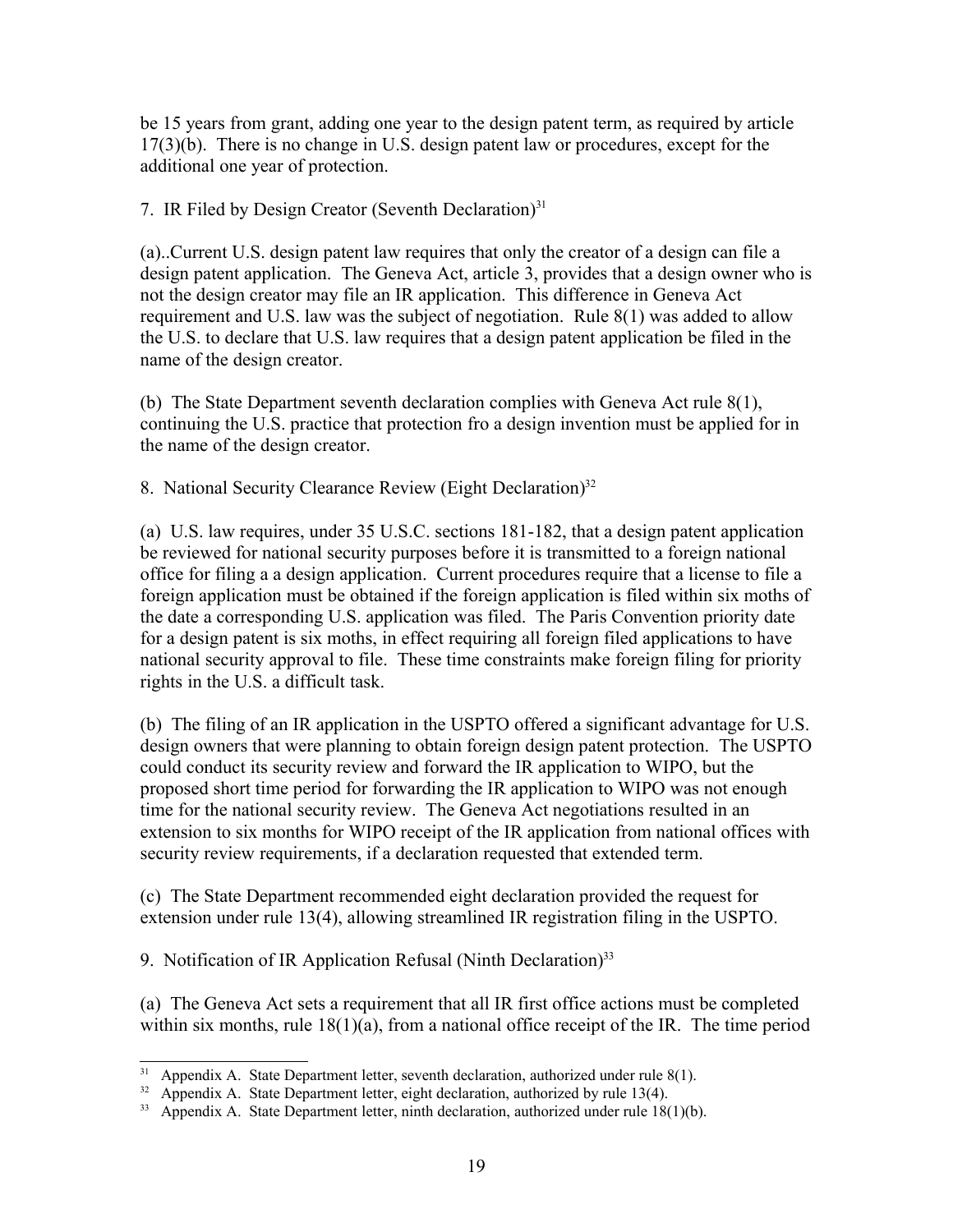was considered too short by the novelty examination countries, and this requirement was the possible basis for failure of at the Geneva Act Diplomatic Conference. After significant negotiations, a compromise was reached that first office actions had to be completed in novelty examination member offices within 12 months, and a declaration under rule 18(1(b) had to be made to obtain that extension. USPTO design patent average first office action completions took less than one year at the time of the Geneva Act Diplomatic Conference. The U. S. diplomatic delegation accepted the one year maximum first office action completion requirement. The effect of this agreement, in practical terms, was that all national design patent applications and IR applications would received a first office action within one year of receipt. This commitment was a major concession for the novelty examination countries, and a critical part of the negotiation balance created between countries with non-novelty examination systems and the novelty examination countries.

(c) The State department ninth declaration complies with rule  $18(1)(b)$ , to establish that all International Registrations designating the U.S. will received a first office action within 12 months from the date of receipt by the national office.

B. Declarations not made by the U.S.

1. Filing IR application in the U.S.

(a) One of the major benefits of the Geneva ct is to hve the IR application filed in the design owner's home national office. A member country has the option of whether to allow that procedure, article  $4(1)(b)$ .

(b) The U.S. State Department letter did not recommend making a declaration refusing to accept IR applications at the USPTO from U.S. design owners. This acceptance allows the U.S. design owner to take the next step and designate the U.S. for protection, if the U.S. allows that step, which is discussed below, in section  $VIII(B)(2)$ . It is very important for U.S. design owners to be able to file IR applications in the U.S., to benefit from the streamline national security review that it allows, as discussed in section VIII(A) (8).

2. U.S. Design Owners Selecting U.S. Protection in USPTO filed IR Application.

(a) A decision has to be made by a member country or regional organization whether its applicants can use an IR to obtain protection in the member, or its applicants must file a national design patent application to obtain that protection. The Geneva Act, article 14(3)(a) permits this choice. The advantages of a single IR application for protection in all member countries include more efficient owner administration of design rights worldwide, lower costs and more effective U.S. participation in development of a uniform global design patent law. Some members of the Geneva Act may deny the right for its design owners to file in their home country using the Geneva Act. The main reason may be the desire to have all the design patents for that member to be in the national language. The U.S. does not have that dilemma, as English is one of the permitted languages for an IR.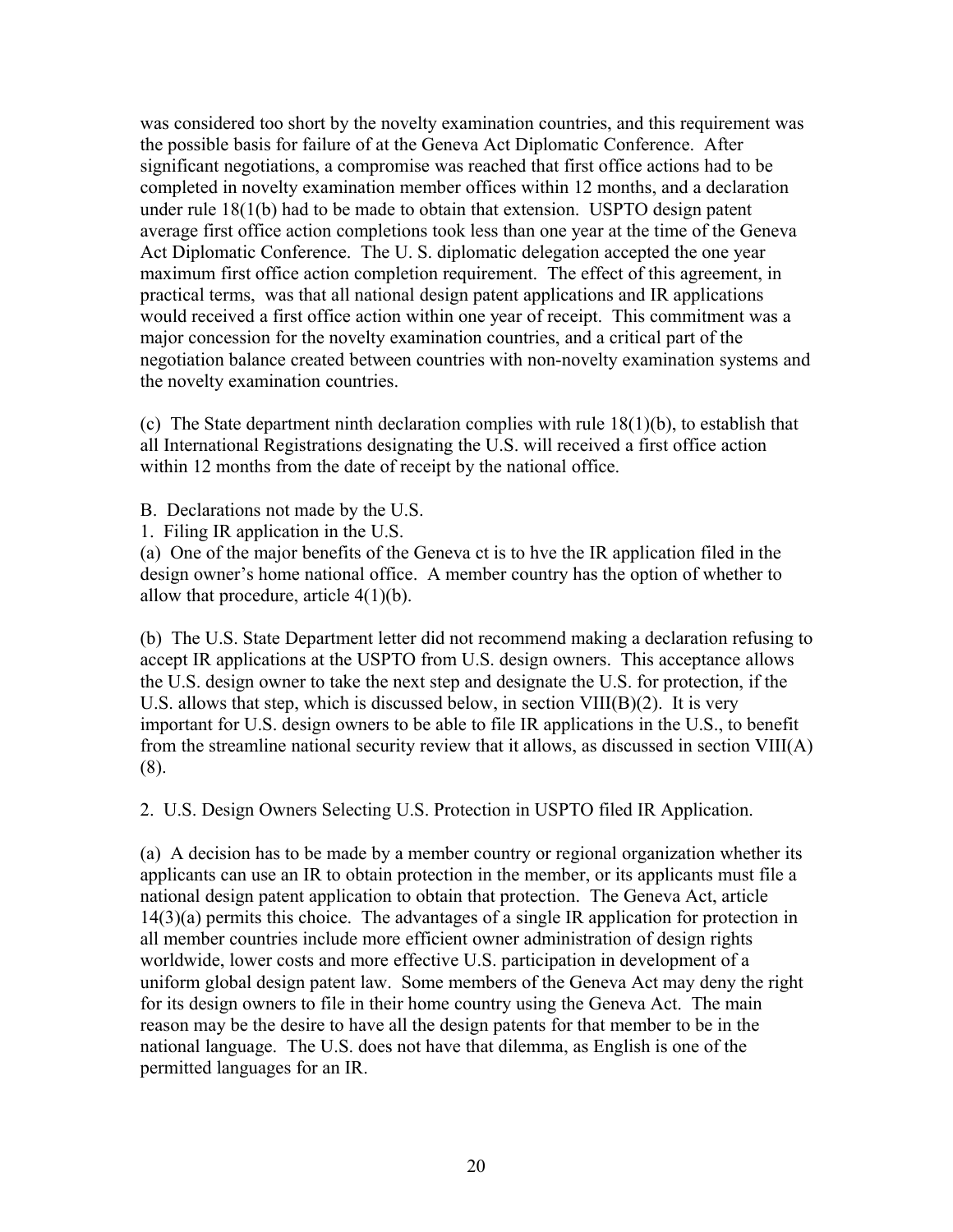(b) The State Department letter did not recommend a declaration that denied the right of U.S. design owners to designate the U.S. for protection in an IR application filed at the USPTO. The right decision was made for U.S. design owners.

D. Overall Evaluation of U.S. Selection of Geneva Act Declarations and Notifications

1. The U.S. State Department has selected the best options for the U.S. interface with the Geneva Act. The choices insure that U.S. patent law will have to make only a few manageable changes to become a member of the Geneva Act. In addition, these choices will provide U.S. design owners the full range of benefits available from the Geneva Act.

IX. Geneva Act Relation to U.S. Design Patent Pendency

Data presented at the USPTO Design Patent Day on April 16, 2007, indicated the USPTO was taking steps to reduce design patent pendency, the time from filing the design patent application to the design patent grant. Recently the pendency period has increased significant

In fiscal year (FY) 2006 there were 25 design patent examiners hired, and in FY2007 there will be 10 more design patent examiner employed, for a total of 105 on this staff. The design patent average time for first office action, the examiner's report that indicates whether a design patent application will be allowed, or rejected and why, was projected to be 12.5 months for FY 2007. The design patent average time from filing of the application to issue in FY 2007 was projected for 2007 to be 18.6 months.

This first office action pendency time are in sharp contrast with the much more favorable FY 2003 average pendency of approximately eight months and the design patent pendency average priod of approximately 14 months. A more in-depth review of the pendency date is needed, to determine why the rate of increase in pendency significantly exceeds the rate of increase in new design patent applications.

As introduced in section VIII(9), the Geneva Act requires all International Registration applications must received a first office within a year of receipt by the USPTO. This critical commitment creates significant pressure on the USPTO There should be not be selective expedited review of International Registration. Each design patent application or IR should be reviewed in its order of filing date,

A positive view of the U.S. ratification of the Geneva Act is that it will result in a decrease in design patent pendency. This result is consistent with the administrations overall goal of reducing design piracy, by more rapid enforcement of design patent rights.

At the 2007 USPTO Design Patent Day another significant statistic reported was the expedited and most expensive Rocket Docket procedure was predicted to produce a first office action average period of about 10 months. The design patent pendency was predicted to be about 18 months. It appears clear that increased management attention and resource allocation is needed for the USPTO design patent operation. A more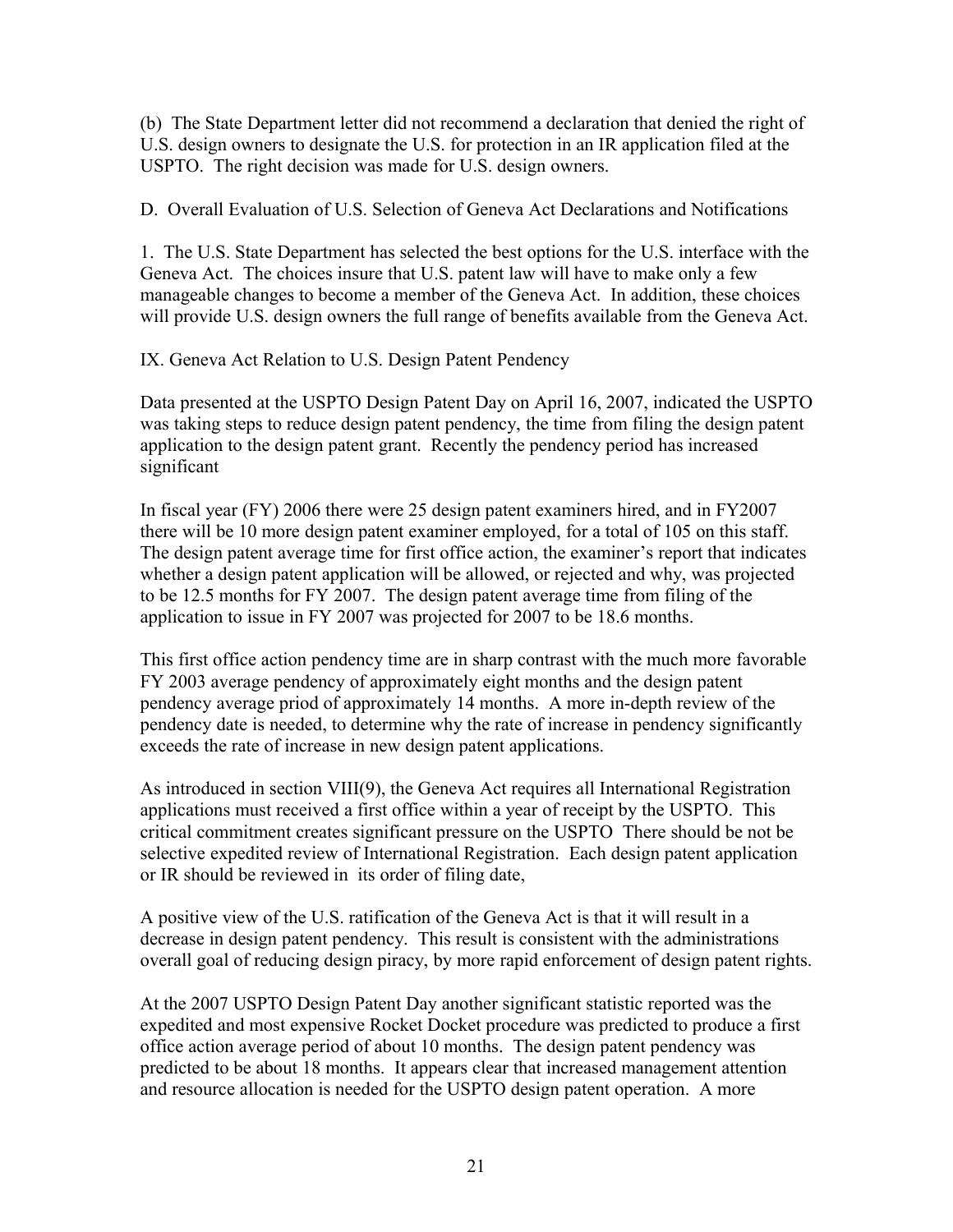thorough of the full data from the design patent group operation for the last ten years may reveal additional insights.

X. The Need for Options to Obtain Foreign Design Patent Protection

A. Trademark and Utility Patent Options for Foreign Protection

1. U.S. Experience with Centralized Foreign Protection Systems

It is very helpful to review the experience the U.S. has had in ratification of the Patent Cooperation Treaty (PCT) and Madrid Protocol (MP) relevant to determine whether the U.S. should ratify the Geneva Act.<sup>[34](#page-21-0)</sup>

Before and after U.S. adoption of the MP there were persons cautioning practitioners on the disadvantages of the MP in some situations. For example, Ms. Peckman, a trademark attorney, pointed out the limits in scope of goods and services for a MP International Registration (IR) when based on a U.S. trademark application or registration, and the concerns due to the central attack feature of the treaty.<sup>[35](#page-21-1)</sup> Other alternatives were described my Ms. Peckman that could be combined with the MP use to avoid some of these problems.

At the same time, Ms. Peckman and others found the cost saving and simplification MP features very attractive.<sup>[36](#page-21-2)</sup> The consensus appeared to be that the MP was a useful addition to international trademark protection, and it could be combined with other trademark protection strategies to avoid some of the problems of the MP.

Another concern,. stated my Ms. Basile, a trademark practitioner, was over delays in public disclosure of a trademark pending in the MP system. The problem was the extra processing time before the IR was published by WIPO.<sup>[37](#page-21-3)</sup> While the MP may have this effect, the lesson is that other strategies can be combined with the MP to achieve a certain result. For example, adding the step of a national trademark application in the U.S. will alert others immediately to the pending application and the likelihood that an MP application is pending on the mark.

The same general conclusions applied to the PCT. There were situations where direct national filing would be most effective to obtain utility patent protection in a country or region. For example, in the protection of computer software related inventions, or biotechnology inventions, particularly genetic related inventions, national applications directly filed can be tailored to unique national laws for the most effective protection. For other inventions, the PCT may be the best way to proceed.

<span id="page-21-0"></span><sup>&</sup>lt;sup>34</sup>. See PCT and MP, *supra notes* 4 and 5, and accompanying text.

<span id="page-21-1"></span><sup>35</sup> . Deborah I. Peckham, Taming *Expectations: The risks and rewards of US participation in the Madrid Protocol*, Trademark World 18 (2004).

<span id="page-21-2"></span><sup>36</sup> . *Id.* at 20.

<span id="page-21-3"></span><sup>&</sup>lt;sup>37</sup>. Katherine Basile, The clearance gap: The impact of Protocol on Trademark Clearance in the U.S., Trademark World 39 (2004).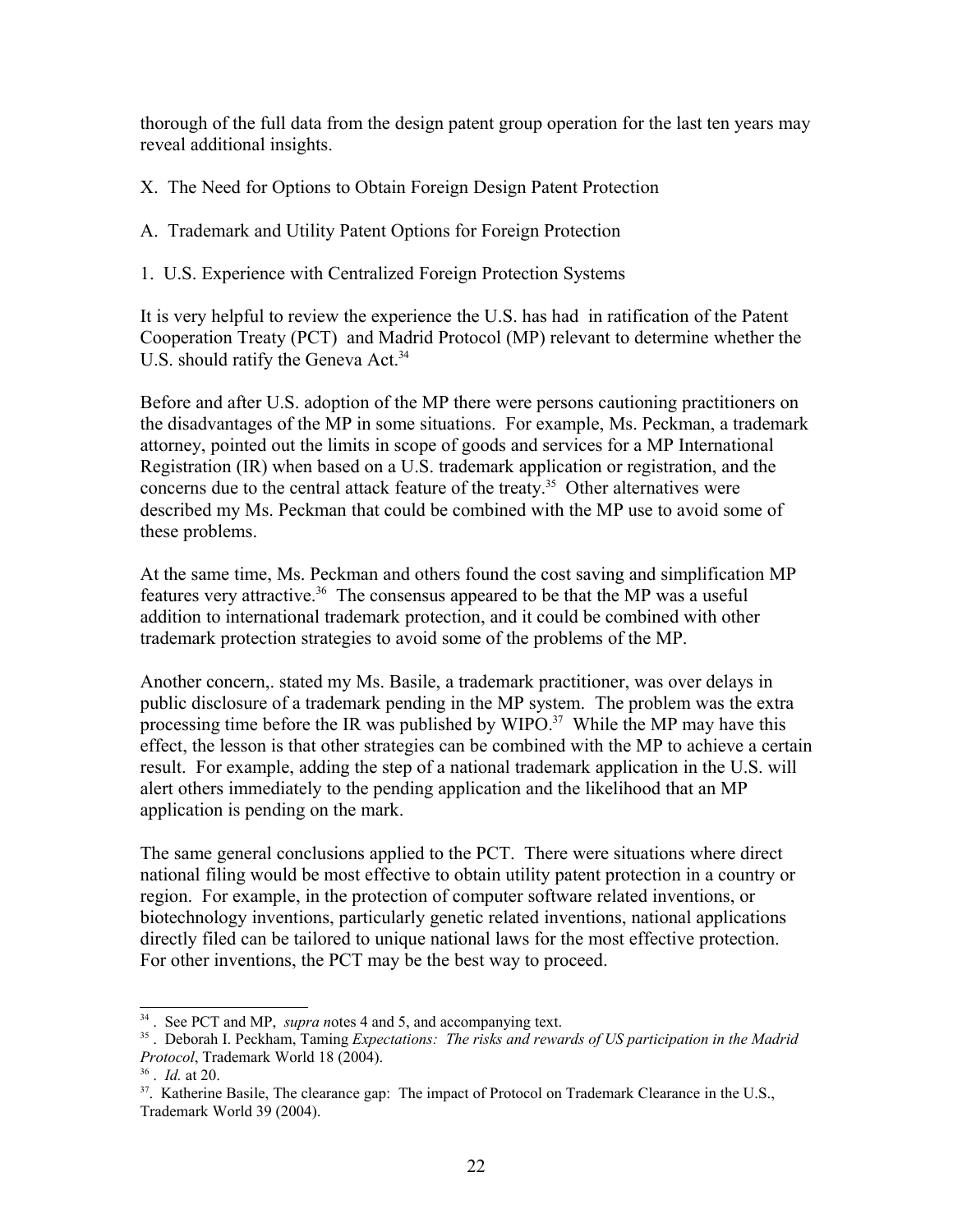The PCT and MP histories show that it would be wise for the U.S. to have several options available for its businesses to obtain foreign intellectual property protection. The ratification of he Geneva Act would provide an effective option for use in foreign design patent protection.

# B. Specific Genera Act Concerns and Strategies

A Geneva Act IR will provide design protection rights based on national laws. These laws may vary in approach on key issues. For example, the determination of what is purely functional and excluded from design protection, or how infringement is analyzed may vary from one national system, and regional system to another/ The concern is that a Geneva Act IR will not provide the best protection in each system.

There is a lack of uniformity, in some respects in national design patent laws. The Geneva Act was not created to make a global harmonized design protection system. It was formed to integrate the national systems, to facilitate foreign design protection, a necessary step toward global design law harmonization. The strategy is to use the Geneva Act for protection in countries where the laws will provide effective protection using an IR. What it provide is a simplified approach to foreign design protection with some cost reduction incentives. An attorney will select the best strategy for obtaining design protection by using the Geneva Act, or a combination of national and regional filings. The important point is that businesses need the Geneva Act as an option to develop the best protection strategy for a given situation.

For example, in many national design protection systems where there is no novelty examination, infringement analysis is based on the distinctiveness of the new design. The new design is compared with prior art designs and with the alleged infringer's design. An attorney experienced in design protection can decide whether an IR will provide effective design protection in countries with this common approach to novelty and infringement. The Geneva Act will provide effective design protection for these member countries. For other national or regional systems it may be more effective to have separate applications, either direct national filings or regional applications. It is likely that a combination several of these approaches will be used. In the final determination the cost factor and the benefits received for the budget available for protection will be major considerations.

Another example of how the Geneva Act will fit into a strategy review is the developing situation in several countries, particularly in the U.S., Japan and China, concerning how to present the design in the application. The U.S. allows the presentation of a design feature on a product without all the other product features being part of the protected design. The benefit is that the most distinctive part of the product may protected. While the Geneva Act does not included a change in national design law on this issue, there are ways to use the Geneva Act multiple design feature, adding alternative designs at relatively low cost, consistent with national laws, to protect distinctive product features. This strategy is another example of how Geneva Act offers options that are important to have in developing effective foreign design protection. In some national systems a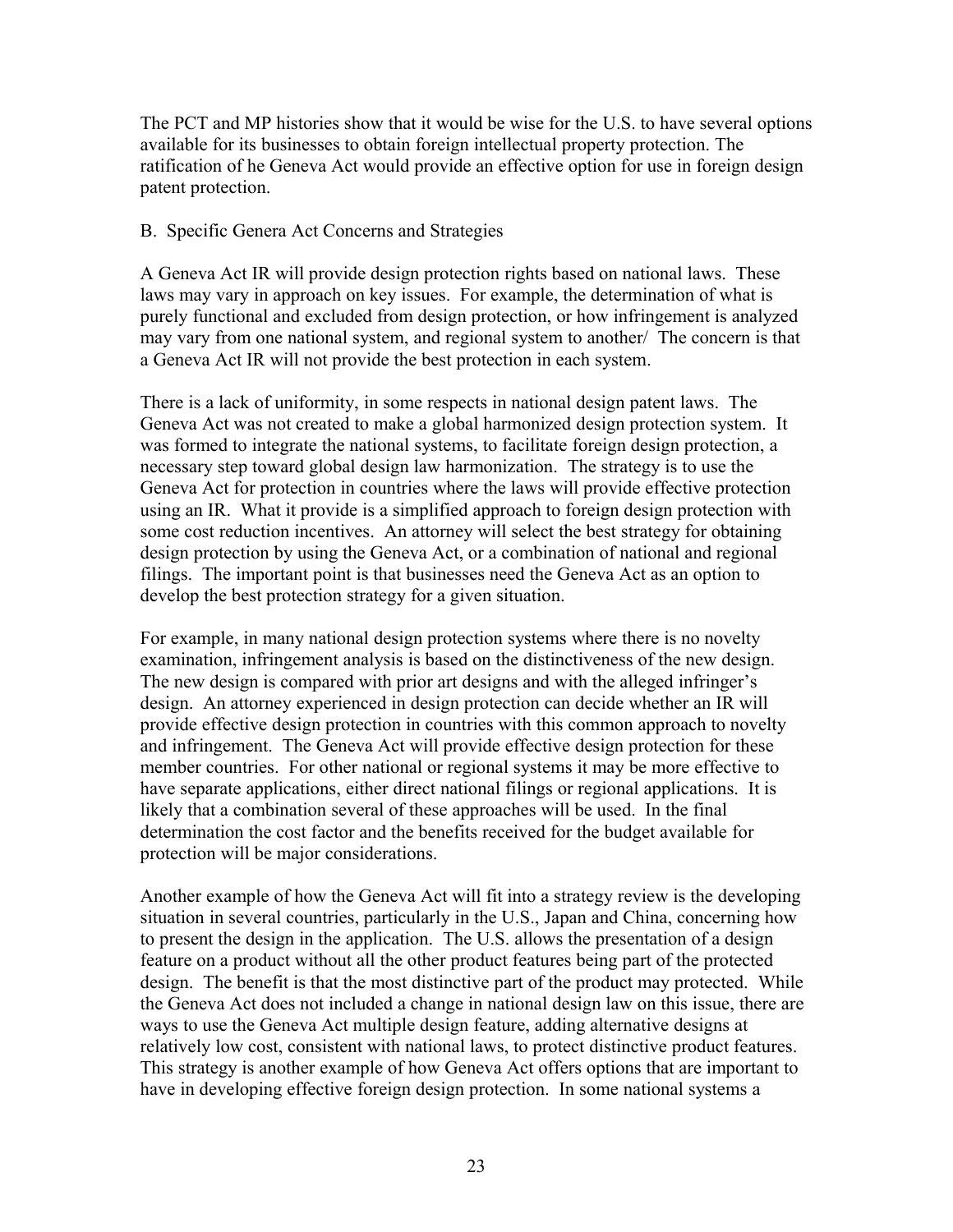directly filed national application may be necessary for effective design protection. In the longer view, international discussions will work out an agreement on how to present a product design.

# XI. STEPS NEEDED FOR U.S. RATIFICATION AND IMPLEMENTATION OF THE GENEVA ACT

The Geneva Act has been presented to the U.S. Senate for its advice and consent. There has been no corresponding legislation filed to implement the few changes that will be needed in the U.S. patent law (see section x below for more information on this topic). The USPTO has not submitted proposed patent rule changes for public review, as required, to implement the Geneva Act.

The next action needed to move the U.S. Geneva Act ratification process forward is for interested companies and organizations to contact their Senators and members of the House of Representatives and urge ratification. The interested parties should offer to participate in meetings with the Congressional staffs and hearing. At the same time, the Director of the USPTO should be contacted to request that the implementing legislation and rules be completed.

Information on the persons to contact in Congress and at the USPTO can be found on the author's Geneva Act Information "Center, found on his professional web site at URL: [http://www.fryer.com.](http://www.fryer.com/) This information Center is a source of updates on the U.S. Geneva Act ratification process and other information on the Geneva Act.

# XII. U.S. LEGISLATION IMPLEMENTATION

The U.S. patent law will need to be changed in at least two respects, to conform to the Geneva act requirements. Novelty examination systems must provide a protection term of at least 15 years from the IR date, at least 15 years from the date of grant, within limits, as discussed in section VIII(A)(6).<sup>[38](#page-23-0)</sup> The U.S. design patent term now is 14 years from grant of the design patent. The U.S. design patent term can be change to 15 years from grant to comply with the Geneva Act. This change should not be a controversial step.

The other needed legislative change relates to the IR effective prior art date, under 35 U.S.C. section 102(e). The Geneva Act provided that the IR prior art effective date would be the date the IR was filed at WIPO, or a national office, if received by WIPO within the required time limit. Currently the prior art effect of a U.S. design patent is the date the application was filed in the U.S. The Geneva Act change in U.S. law on prior art effect would conform to a recent change made in 35 U.S.C. secton 102(e) for PCT applications. The effect of the PCT and the Geneva Act related changes is to give all members the same benefit, based on IR date, when the IR was filed with WIPO. It

<span id="page-23-0"></span><sup>&</sup>lt;sup>38</sup> Geneva Act, article 17(3)(c) and rule 18(1)(c);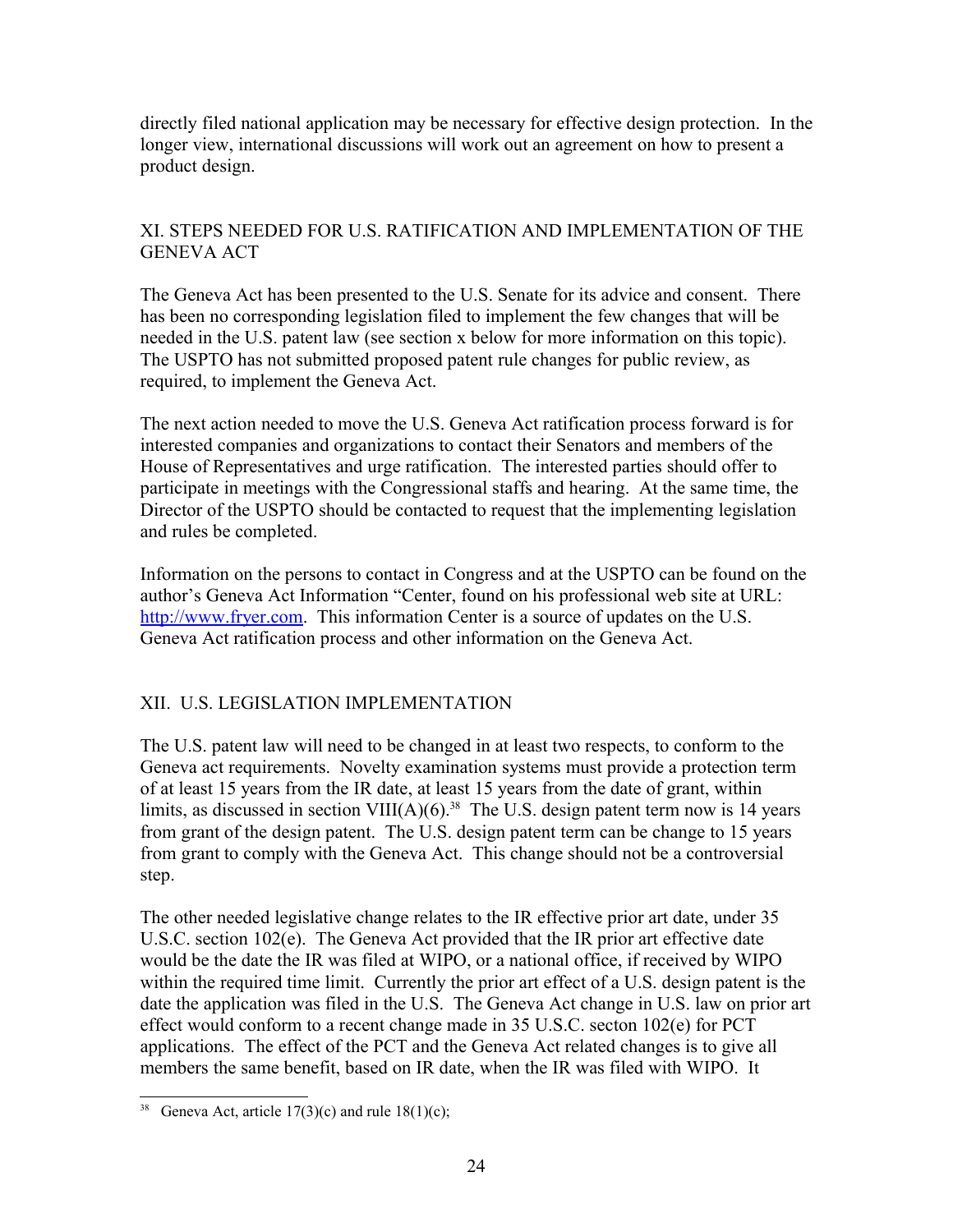creates a level playing field or treaty members. The U.S. delegation at the diplomatic conference acceptance of this change was a reasonable decision to a difficult issue, and this step showed great foresight. The diplomatic conference was successful in large part due to this agreement on prior art effect.<sup>[39](#page-24-0)</sup>

# XIII. CONCLUSIONS

An important question is why should the U.S. ratify the Geneva Act? The above introduction to the Geneva Act provides a foundation for answering this question. The conclusion is that the U.S. economy, through improved foreign protection of U.S. industrial designs, would benefit greatly by U.S. membership in the Geneva Act.

Several initial observations can be drawn from the above introduction:

A. The appearance of a product may be a valuable product feature worth protecting under design patent laws;

B. The Geneva Act should provide efficient access to foreign markets for design patent protection of industrial designs;

C. A company can more effectively manage the cost of foreign design protection using the Geneva Act;

D. A growing number of countries are joining the Geneva Act, making it likely that it will become the primary procedure for global industrial design protection. This growth is due, primarily, to the fact that the Geneva Act was created to interface with all design patent systems without significant change in national design patent laws.

E. Several strategies are available for using the Geneva Act. The Geneva Act feature that multiple designs can be in one IR application allows significant cost saving. Deferment of an IR will be useful in a limited number of situations, where initial confidentiality is needed. For textile designs and other two-dimensional designs, the Geneva Act may facilitate cost effective management of design patent protection.

F. Until the national design patent laws and procedures become more uniform, each industry will have to review it filing strategies carefully to determine if a single set of IR reproductions will provide the needed protection in the designated countries and regions. A combination of national design patents, regional design patents and Geneva Act IR filings may be needed to achieve the desired global design protection. As national and regional design patent laws become more uniform, the importance of the Geneva Act will increase, with a major mount of design protection base on its use.

F. It is clear that U.S. designs owners need to have the Geneva Act as a wayto obtain adequate international design protection. U.S. should ratify the Geneva Act promptly.

<span id="page-24-0"></span><sup>&</sup>lt;sup>39</sup> Fryer, *supra* note 13, 67-69, and other index cites under the Prior art effect of an IR topic.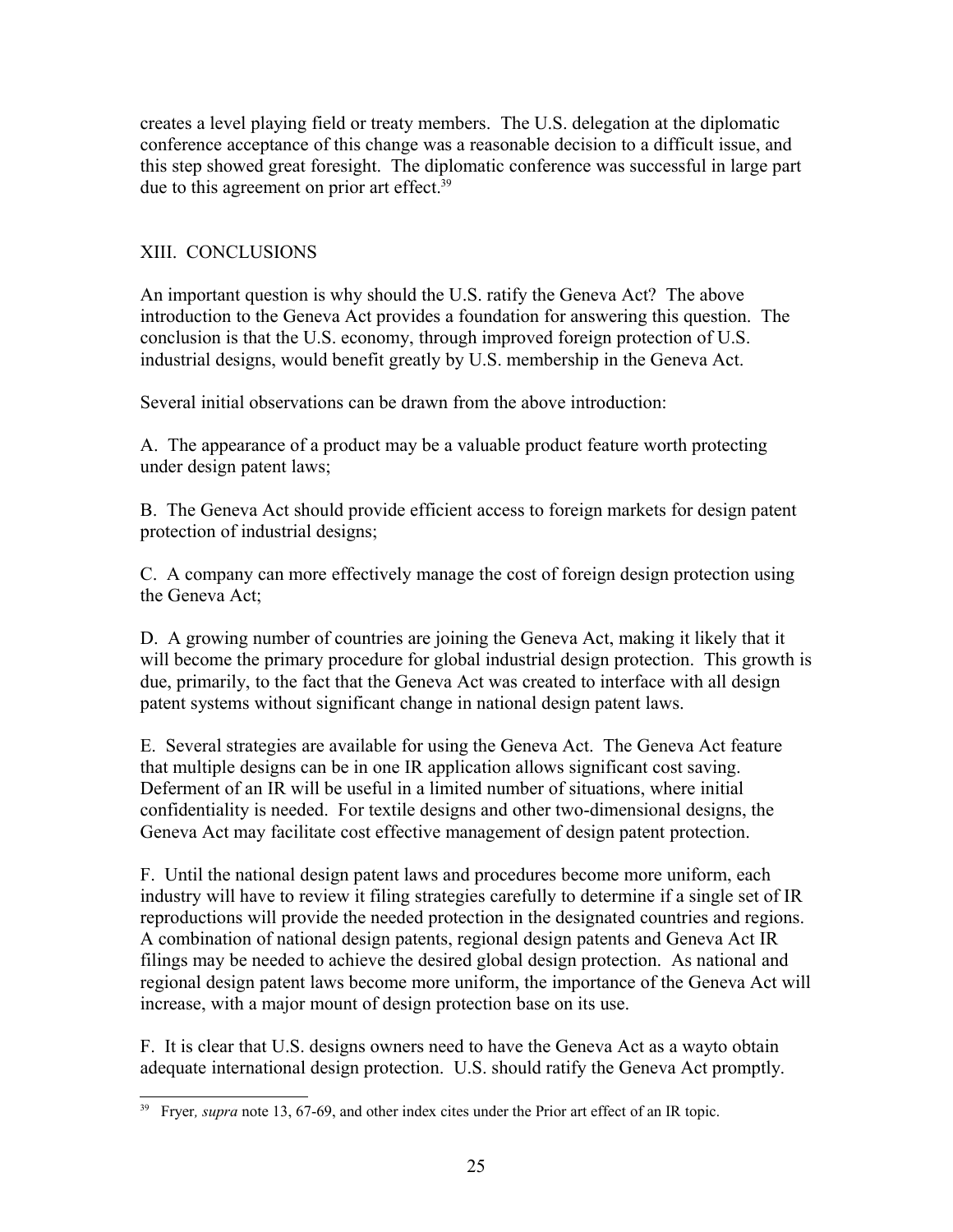APPENDIX A – MESSAGE FROM PRESIDENT Bush TO THE U.S. SENATE, TRANSMITTING THE GENEVA ACT OF THE HAGUE AGREEMENT CONCERNING THE INTERNATIONAL REGISTRATION OF INDUSTRIAL DESIGNS[40](#page-25-0)

-----------------------------------------------------------------

[DOCID: f:td021.109] From the Treaty Documents Online via GPO Access [wais.access.gpo.gov]

109th Congress 2d Session **SENATE** SENATE Treaty Doc.

109-21

 GENEVA ACT OF THE HAGUE AGREEMENT CONCERNING THE INTERNATIONAL REGISTRATION OF INDUSTRIAL DESIGNS

 $\Box$ 

MESSAGE

from

THE PRESIDENT OF THE UNITED STATES

transmitting

 THE GENEVA ACT OF THE HAGUE AGREEMENT CONCERNING THE INTERNATIONAL REGISTRATION OF INDUSTRIAL DESIGNS (THE ``AGREEMENT''), ADOPTED IN GENEVA ON JULY 2, 1999, AND SIGNED BY THE UNITED STATES ON JULY 6, 1999

<GRAPHIC(S) NOT AVAILABLE IN TIFF FORMAT>

November 13, 2006.--Treaty was read the first time, and together with the accompanying papers, referred to the Committee on Foreign Relations and order to be printed for the use of the Senate LETTER OF TRANSMITTAL

----------

 The White House, November 13, 2006. To the Senate of the United States: With a view to receiving the advice and consent of the Senate to ratification, I transmit herewith the Geneva Act of the Hague Agreement Concerning the International Registration of Industrial Designs (the ``Agreement''), adopted in Geneva on

<span id="page-25-0"></span><sup>40</sup> President Bush's letter and the accompanying State Department letter, was submitted to the U.S. Senate on November 13, 2006; and forwarded to the Foreign Relations Committee for review.. A copy of this document and the Geneva Act can be accessed through the Library of Congress Thomas web site at URL: [http://thomas.loc.gov,](http://thomas.loc.gov/) by a search on the Thomas home page for "Geneva Act Hague Agreement": Another source for the Geneva Treaty is the WIPO web site, at URL: [www.wipo.int,](http://www.wipo.int/) accessed from the Hague System home page, on the Legal Text page under Geneva Act of July 2, 1999. These web sites were last viewed on April 27, 2007.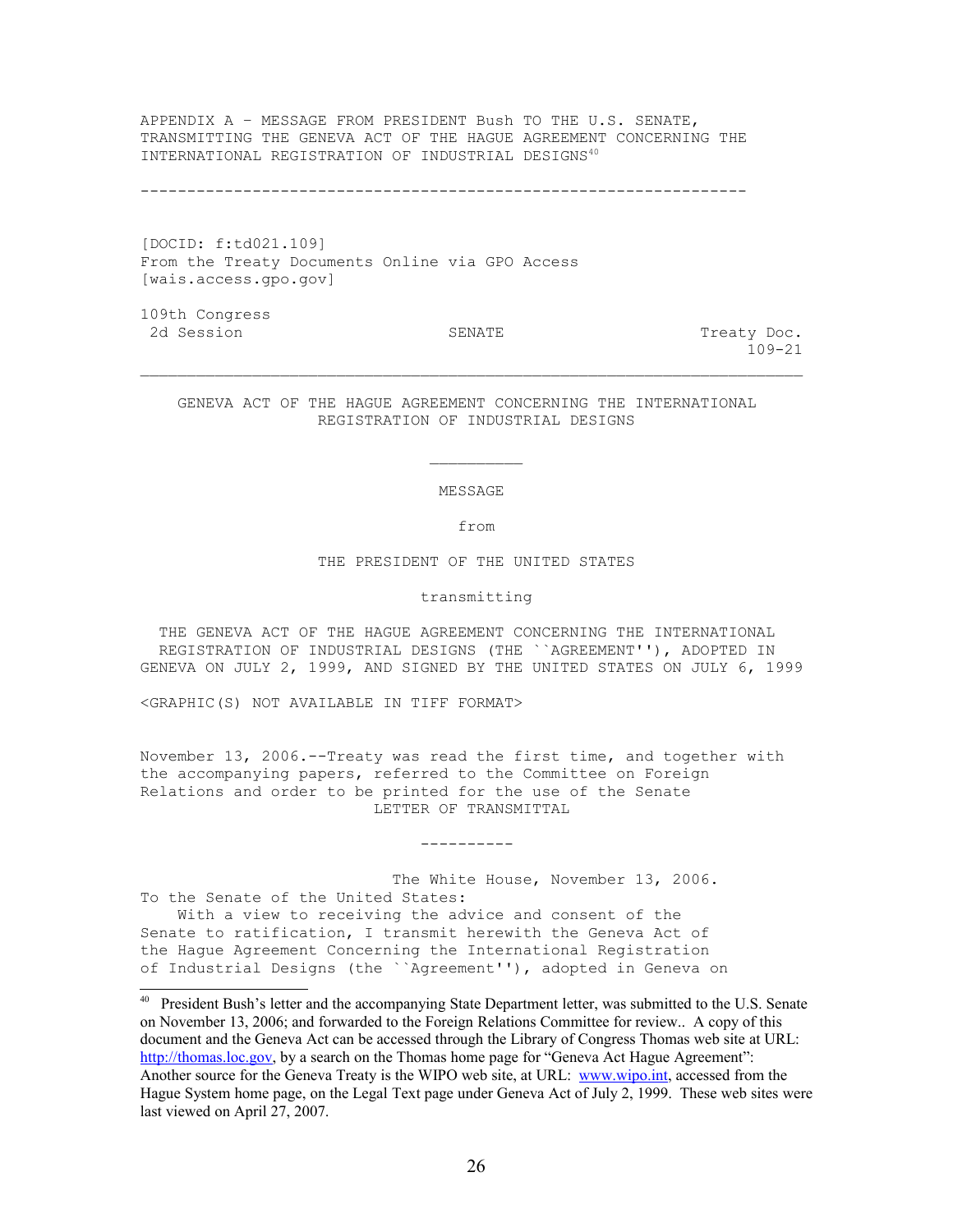July 2, 1999, and signed by the United States on July 6, 1999. I also transmit, for the information of the Senate, a report of the Department of State with respect to the Agreement.

 This Agreement promotes the ability of U.S. design owners to protect their industrial designs by allowing them to obtain multinational design protection through a single deposit procedure. Under the Agreement, U.S. design owners would be able to file for design registration in any number of the Contracting Parties with a single standardized application in English at either the U.S. Patent and Trademark Office or at the International Bureau of the World Intellectual Property Organization (WIPO). Similarly, renewal of a design registration in each Contracting Party may be made by filing a single request along with payment of the appropriate fees at the International Bureau of WIPO. This Agreement should make access to international protection of industrial designs more readily available to U.S. businesses.

 In the event that the Senate provides its consent to ratify the Agreement, the United States would not deposit its instrument of ratification until the necessary implementing legal structure has been established domestically.

 I recommend that the Senate give early and favorable consideration to this Agreement and give its advice and consent to its ratification, subject to the declarations described in the accompanying report of the Department of State.

George W. Bush.

#### LETTER OF SUBMITTAL

----------

 Department of State, Washington, April 14, 2006.

The President, The White House.

 The President: I have the honor hereby to submit to you, with a view to its transmittal to the Senate for advice and consent to ratification, the Geneva Act of the Hague Agreement Concerning the International Registration of Industrial Designs (hereinafter the ``Agreement''), adopted at Geneva, July 2, 1999. This treaty was adopted under the auspices of the World Intellectual Property Organization (``WIPO'') with the objective of simplifying the process of seeking protection for designs in multiple countries.

 The Agreement traces its roots to the Hague Agreement Concerning the International Deposit of Industrial Designs done at The Hague, Netherlands, on November 6, 1925, which entered into force in 1928, and was revised numerous times. For the 42 current member states of the Hague Union, these existing agreements facilitate the obtainment of intellectual property protection for industrial designs by allowing multinational patent protection in a number of countries through a single ``international deposit'' procedure. However, these Acts did not meet the needs of nations, such as the United States, that review each application individually. This Agreement allows the United States to partake in the benefits of facilitating multinational design protection for applicants while continuing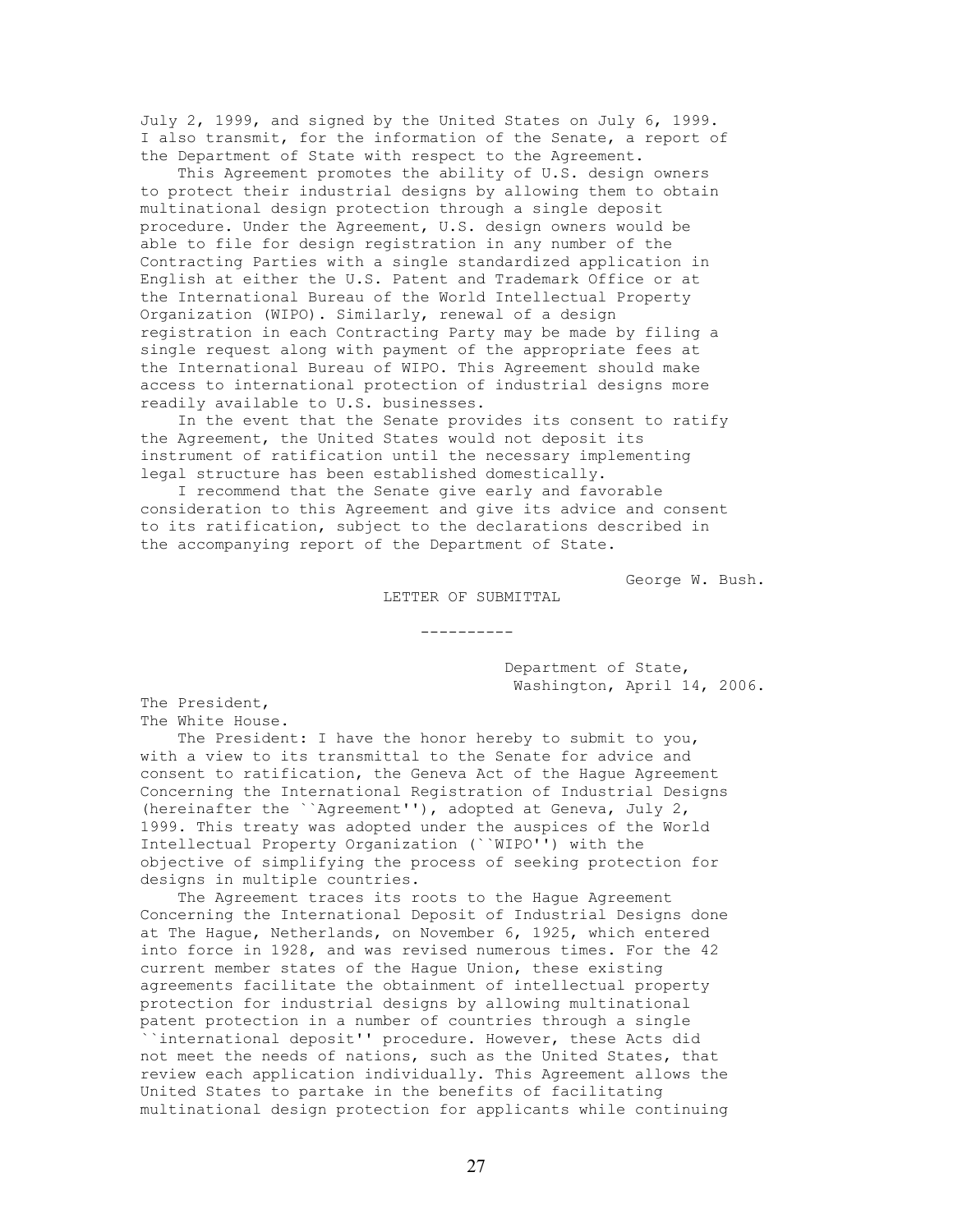#### its system of individual review.

 The Department of Commerce and the Office of the United States Trade Representative join the Department of State in requesting that the Geneva Act of the Hague Agreement Concerning the International Registration of Industrial Designs be transmitted to the Senate for its advice and consent to ratification as soon as possible, subject to the declarations described in the enclosed document.

Respectfully submitted.

Condoleezza Rice.

 Enclosure: Key Provisions of the Geneva Act of the Hague Agreement Concerning the International Registration of Industrial Designs. Key Provisions of the Geneva Act of the Hague Agreement Concerning the International Registration of Industrial Designs

the operation of the treaty

 The Agreement will permit a U.S. design applicant to file for protection in any of the Contracting Parties, including the United States, by filing a single standardized application in English. Pursuant to Articles 3 and 4( 1) of the Agreement, any person who is a national of or is domiciled in the United States may file an international design application with the United States Patent and Trademark Office (USPTO) or directly with the International Bureau (IB) of the World Intellectual Property Organization (WIPO). The filing date of the international design application is the date that the application is received by either the IB or the USPTO (Article 9(1) and Rule 13(3)).

 The USPTO must transmit any application to the IB within one month from the date on which the USPTO receives it. If, however, a security clearance is required by law, then the USPTO can notify the Director General of WIPO (Director General) as to this fact, and the USPTO has six months to transmit the application to the lB.

 Article 5(1) sets forth the mandatory requirements as to the contents of an international design application. Article 5(2) provides additional mandatory contents as to Contracting Parties that have an intellectual property office that is an Examining Office, such as the USPTO.

 The Agreement also provides a basis for rights of priority with regard to international design applications filed under the Agreement. Article 6(1) states that the application may contain a declaration under Article 4 of the Paris Convention for the Protection of Industrial Property (1967) claiming the priority of one or more earlier applications filed in or for any country party to the Paris Convention or any member of the World Trade Organization. Article 6(2) provides that an international design application is deemed, as from its filing date and regardless of its subsequent fate, equivalent to a regular filing within the meaning of Article 4 of the Paris Convention. Thereby, international design applications under the Agreement may serve as a basis for claiming priority in a national or regional application.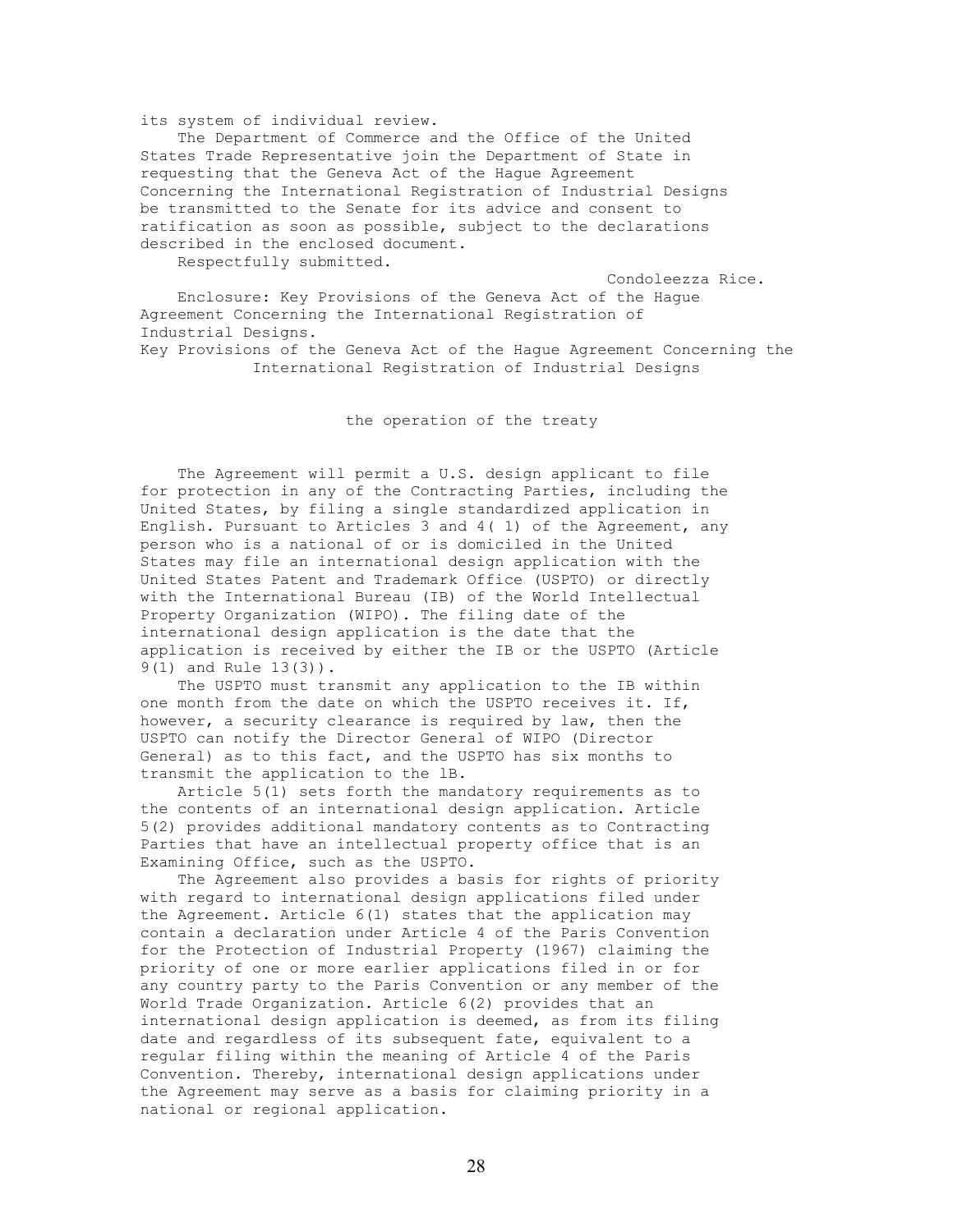Article 7 states that the fees shall include a designation fee for each designated Contracting Party. However, any Contracting Party, such as the United States, whose Office is an Examining Office, may declare that the prescribed designation fees be replaced by an individual designation fee, which may be payable in two parts.

 According to Article 10(1) and Rule 15 of the Agreement, the IB will register each design that is the subject of an international design application immediately upon receipt by the IB of the application. The general rule under Article 10(2) is that the date of the international registration will be the filing date of the application, provided it is complete and complies with the mandatory requirements of the Agreement. Pursuant to Article 9(3) and Rule 14, if the application contains any of the following missing parts or irregularities, the date of the international registration is the date on which the correction is received by the IB: (1) the application is not in a prescribed language (English or French); (2) the application lacks any indication that registration under the Agreement is sought; (3) the application is missing indications allowing the identity of the applicant to be established; (4) the application lacks a reproduction, or a specimen, as required; or (5) the application does not contain the designation of at least one Contracting Party. If an irregularity is discovered other than the five listed above, the international registration date is the filing date, provided that the irregularity is corrected within the prescribed time limit of three months. If not corrected within the time limit, the application is considered abandoned. However, pursuant to Article 8(2)(b), if the irregularity relates to additional elements that may be required by an Examining Office, or to a special requirement notified to the Director General by a Contracting Party, and the applicant has not complied within the prescribed time limit of three months, the application is merely deemed not to contain the designation of the concerned Contracting Party.

 In accordance with Article 10(3) and Rule 17, the IB will normally publish the international registration within six months of the registration date, unless the applicant requests that the publication be made immediately after the registration. Article 11 (1) and Rule 16( 1) provide that applicants may also request deferment of publication, which shall be granted for a period of less than 30 months from the filing date if such deferment is allowed by the laws of all the Contracting Parties designated in an application. Article 11 (1)(b) provides that where a Contracting Party does not provide for the deferment of the publication of an industrial design, as is the case in the United States, the Contracting Party shall notify the Director General of that fact in a declaration.

 Pursuant to Article 12( 1), the USPTO may refuse registration, in whole or in part, of the international registration, when the conditions for the grant of protection under the laws of the United States are not met. UnderArticle 12(2), the refusal shall be communicated by the USPTO to the IB within the prescribed period of six months from the date on which the IB sends to the USPTO a copy of the publication of the international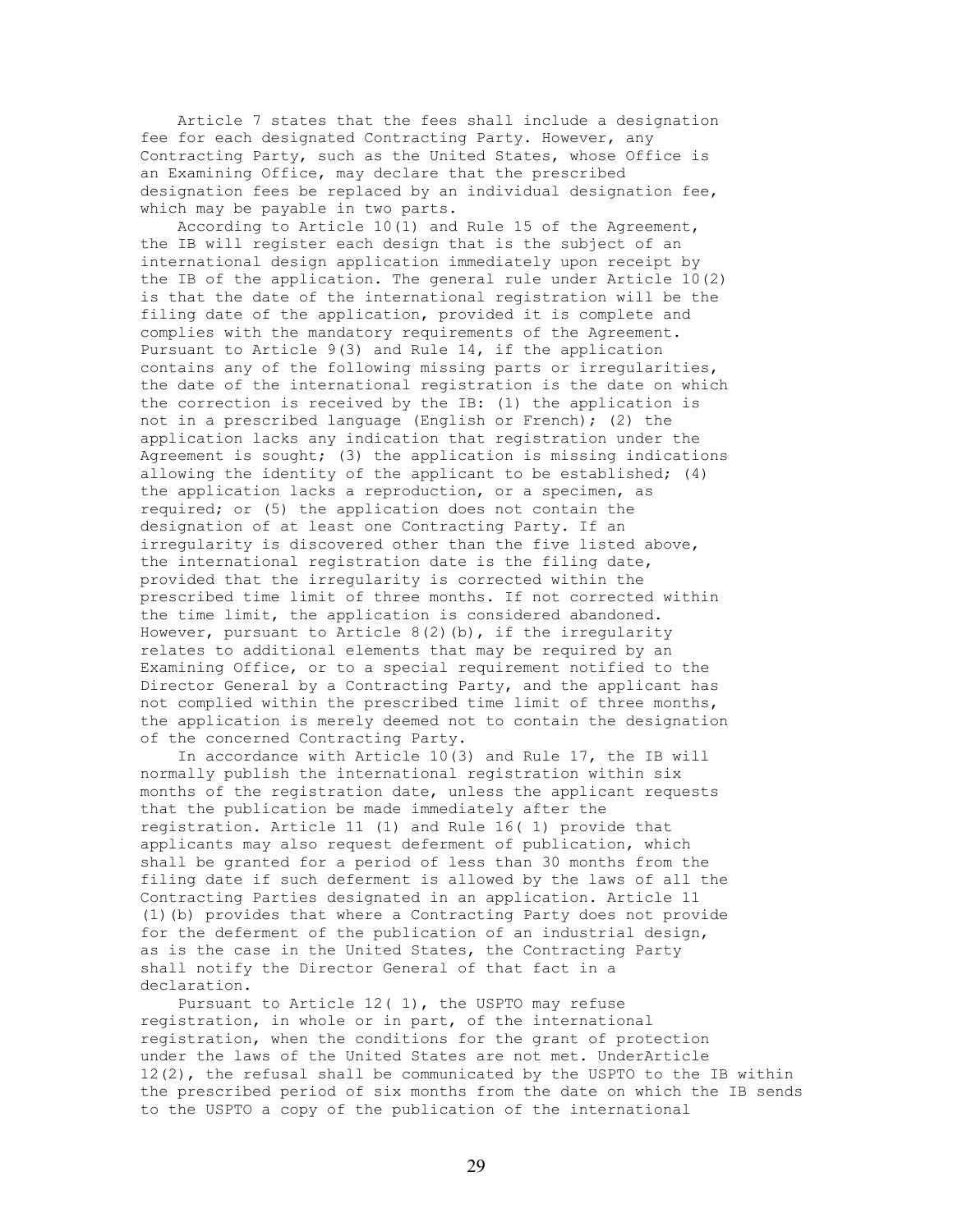registration, as set forth in Rule 18(1)(a). However, the USPTO, as an Examining Office, may notify the Director General that the period for refusal for the United States shall be 12 months.

 According to Article 14(2) and Rule 18(1), if the USPTO does not communicate a notification of refusal, the international registration will have the same effect as a grant of protection for the industrial design under the laws of the United States at the latest on the last day of the period in which USPTO could have transmitted a notice of refusal to the IB. However, if the USPTO unintentionally does not communicate a notice of refusal within that time period, the USPTO may notify the IB and communicate the decision to the holder of the international registration promptly thereafter (Rule 18(1)(c)(ii)).

 Article 14(1) provides that the international registration has the same effect in the USPTO as a regularly-filed application for the grant of protection of the design under U.S. law. The applicant has the same remedies as if the design had been the subject of a U.S. national application. Under Article 12(4), the USPTO may withdraw a notification of refusal, in whole or in part, at any time. However, in that case, a grant of protection will ensue from the latest date on which the refusal was withdrawn (see Article  $14(2)(b)$ ).

 Article 15 provides that invalidation by the competent authorities in a designated Contracting Party may not be pronounced without the right holder having, in good time, the opportunity to defend his rights. Additionally, in the United States, the USPTO must, where it is aware of the invalidation, notify the IB. Article 16 provides that the IB must record changes of ownership and other matters regarding international registrations and that such changes are to have the same effect as if the recording had been made in the Office of the concerned Contracting Party.

 Pursuant to Article 17, an international registration shall be effected for a term of five years from the date of international registration. Registrations may be renewed for additional terms of five years. As long as they are renewed according to Article 17(2), Article 17(3) provides that protection shall not terminate before 15 years from the date of international registration. Renewal requires the payment of fees as specified in Rule 24.

 Article 19 sets forth provisions regarding a common patent office being substituted for national offices when a group of member states agrees to unify domestic legislation on designs.

 Article 20 of the Agreement provides that the Contracting Parties shall be members of the ``same Union as the States party to the 1934 Act or the 1960 Act,'' and Article 21(1) of the Act provides that the Contracting Parties shall be members ``of the same Assembly as the States bound by Article 2 of the Complementary Act of 1967.''

 Article 21(2) sets forth the tasks to be performed by the Assembly. These tasks include: dealing with all matters concerning maintenance and development of the Union and the implementation of the Agreement; exercising rights and performing such tasks as are specifically conferred upon it or assigned to it under this Agreement or the Complementary Act of 1967; giving directions to the Director General concerning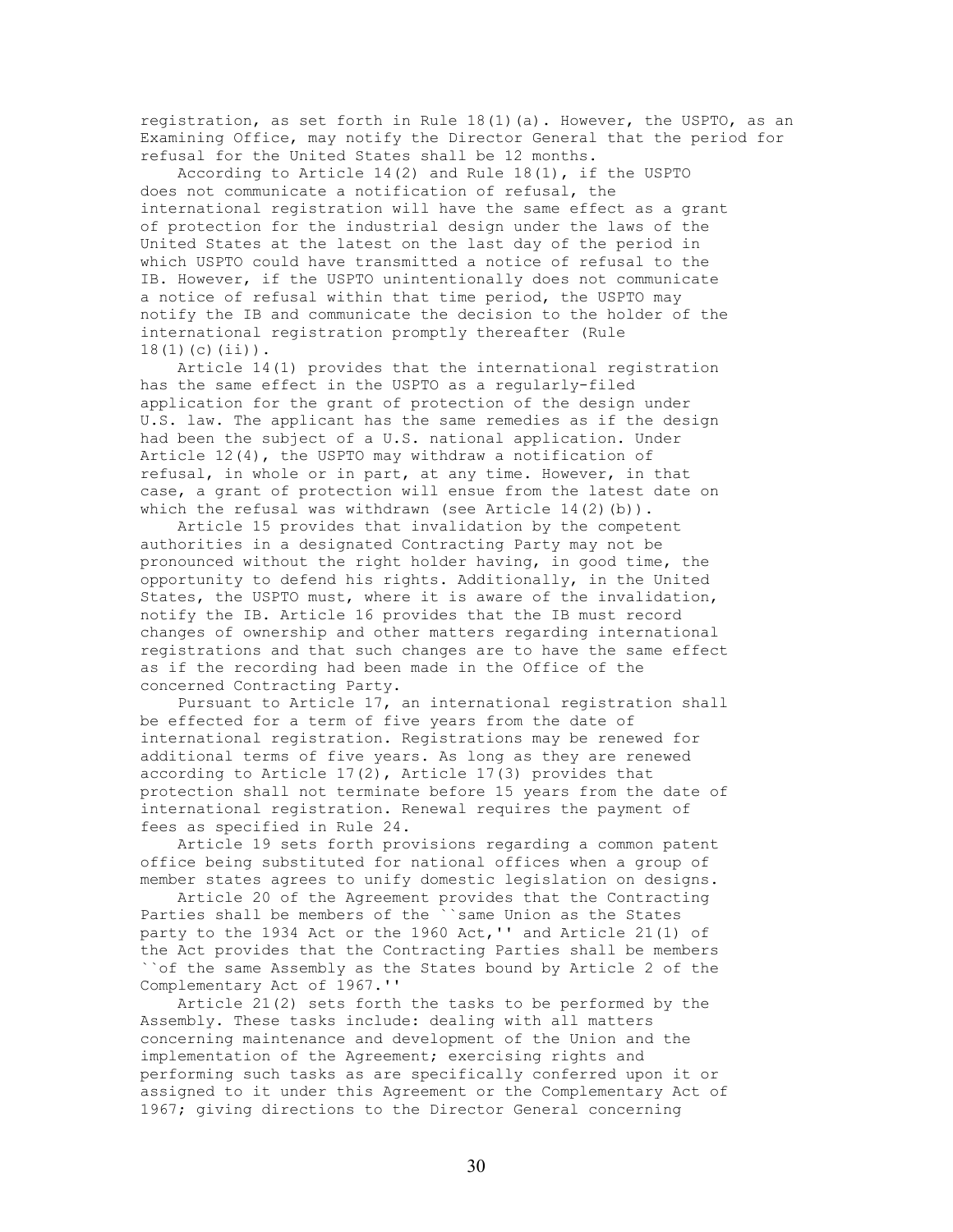preparations for conferences of revision and deciding on the convocation of any such conference; amending the Regulations; giving the Director General all necessary instructions concerning matters within the competence of the Union; adopting the biennial budget and financial regulations of the Union; establishing committees and working groups as appropriate; and determining which States and organizations shall be admitted to its meetings as observers.

 Article 21(4) sets forth the general voting procedures in the Assembly. Each Contracting Party that is a state shall have one vote and shall vote only in its own name. Any Contracting Party that is an intergovernmental organization may vote in place of its member states, with a number of votes equal to the number of its member states that are party to the Agreement, but no such organization may participate in the vote if anyone of its member states exercises its right to vote, and vice versa.

 Article 21(5) provides that subject to Articles 24(2) and 26(2), the decisions of the Assembly require two-thirds of the votes cast (abstentions do not count as votes). However, as is common practice in multilateral intellectual property treaties that include provisions for an assembly to facilitate treaty implementation, certain provisions of the Agreement may be amended by a super-majority of the Assembly, without the need for a revision conference. In particular, proposals for the adoption of any amendment to Articles 21, 22, 23, and 26 may be submitted by any Contracting Party or the Director General. Adoption of amendments to those Articles requires a threefourths majority, except that amendments to Articles 21 and 26(2) shall require a four-fifths majority. Pursuant to Article 26(3), any such amendment enters into force one month after the Director General receives written notifications of acceptance from three-fourths of those Contracting Parties, which, at the time the amendment was adopted, were members of the Assembly and had the right to vote on the amendment.Pursuant to Article  $26(3)(c)$ , any such amendment that enters into force will bind all the States and intergovernmental organizations that are Contracting Parties to the Agreement.

 Article 22 details the duties of the International Bureau of WIPO as they relate to the Agreement. Pursuant to Article 22(5)(c), the Director General and persons designated by the Director General shall take part, without the right to vote, in discussions at any revision conference.

 Pursuant to Article 23 of the Agreement, the budget of the Union will include income and expenses proper to the Union and its contribution to the budget of expenses to the Unions administered by WIPO. Its budget will be established with due regard to the requirements of coordination with the budgets of the other WIPO Unions. The finances of the Union include a working capital fund, established pursuant to Article 23(5), which will be constituted by the excess receipts and, if such excess does not suffice, by a single payment made by each member of the Union.

 The USPTO is expected to incur some initial costs for items such as new forms and other updates of procedures in order to allow for appropriate processing of international design applications under the Agreement. However, the Agreement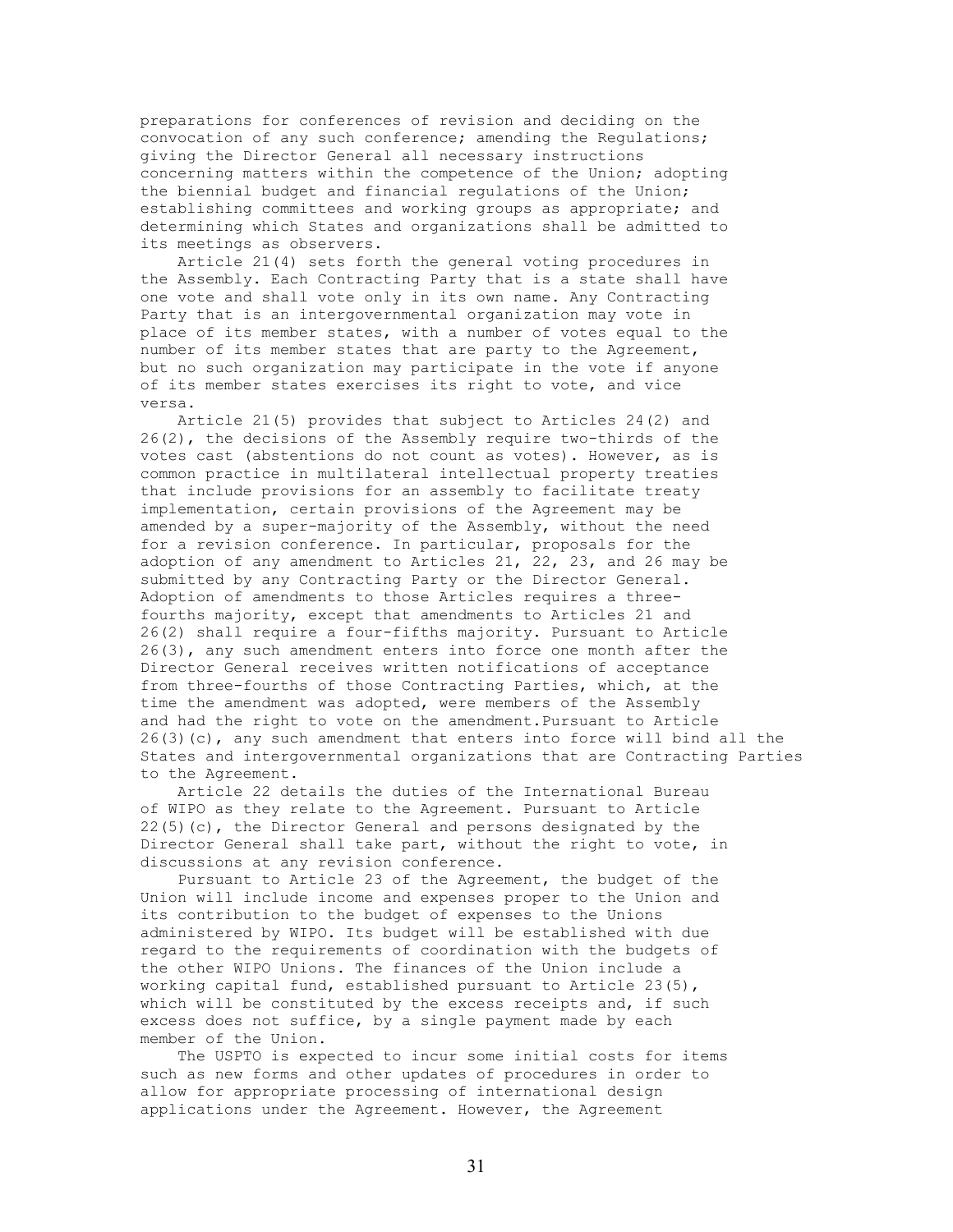authorizes the United States to set an individual designation fee payable in two parts that will be equivalent to the filing and issue fees currently charged with respect to a regular United States design application. The substantive requirements of chapter 16 of title 35 of the United States Code, which currently defines the substantive requirements for the patenting of designs, will also apply to international design applications. Therefore, these fees should cover the cost of processing applications filed under the Agreement. Much of the examination of an international design application will be the same as that of a regular national application for design patent.

### implementing legislation

 In the event that the Senate provides its advice and consent to ratify this Agreement, the United States would not deposit its instrument of ratification until the necessary implementing legal structure had been established domestically, so as to ensure that the United States was capable of complying with the provisions of this Agreement. Such implementation requirements include the enactment of legislation, and the promulgation of new regulations by the USPTO.

declarations to accompany united states ratification

 The Agreement contemplates that Contracting Parties may make declarations with respect to certain articles. The Department of State recommends that the United States ratification to the Agreement be accompanied by nine declarations, pursuant to Agreement Articles  $5(2)(a)$ ,  $7(2)$ , 11(1)(b), 13(1), 16(2), and 17(3)(c), and Agreement Rules  $8(1)$ , 13(4) and 18(1)(b).

 The first listed declaration, authorized under Article 5(2)(a), permits the USPTO, as an Examining Office under the Agreement, to declare those additional elements listed in Article 5(2)(b), which it requires be included in an application for grant of protection of the design. Current United States statutes and regulations governing the protection of design patents require: indications concerning the identity of the creator of the industrial design that is the subject of the application (35 U.S.C. 114, 37 CFR 1.63(a)(3)); a brief description of the reproduction or of the characteristic features of the industrial design (35 U.S.C. 112, 1st paragraph; 37 CFR 1.154(b)(5)); and a claim (35 USC 111). In addition, Rule 11(3) of the Agreement requires that a Party making a declaration under Article  $5(2)$  (a) to the effect that a claim is required must specify in its declaration the exact wording of the required claim (as found in 37 CFR  $1.153(a)$ ).

 The USPTO has ascertained that a declaration is necessary to ensure that its substantive examination of industrial designs is maintained. Accordingly, the Department of State recommends that the following declaration be included in the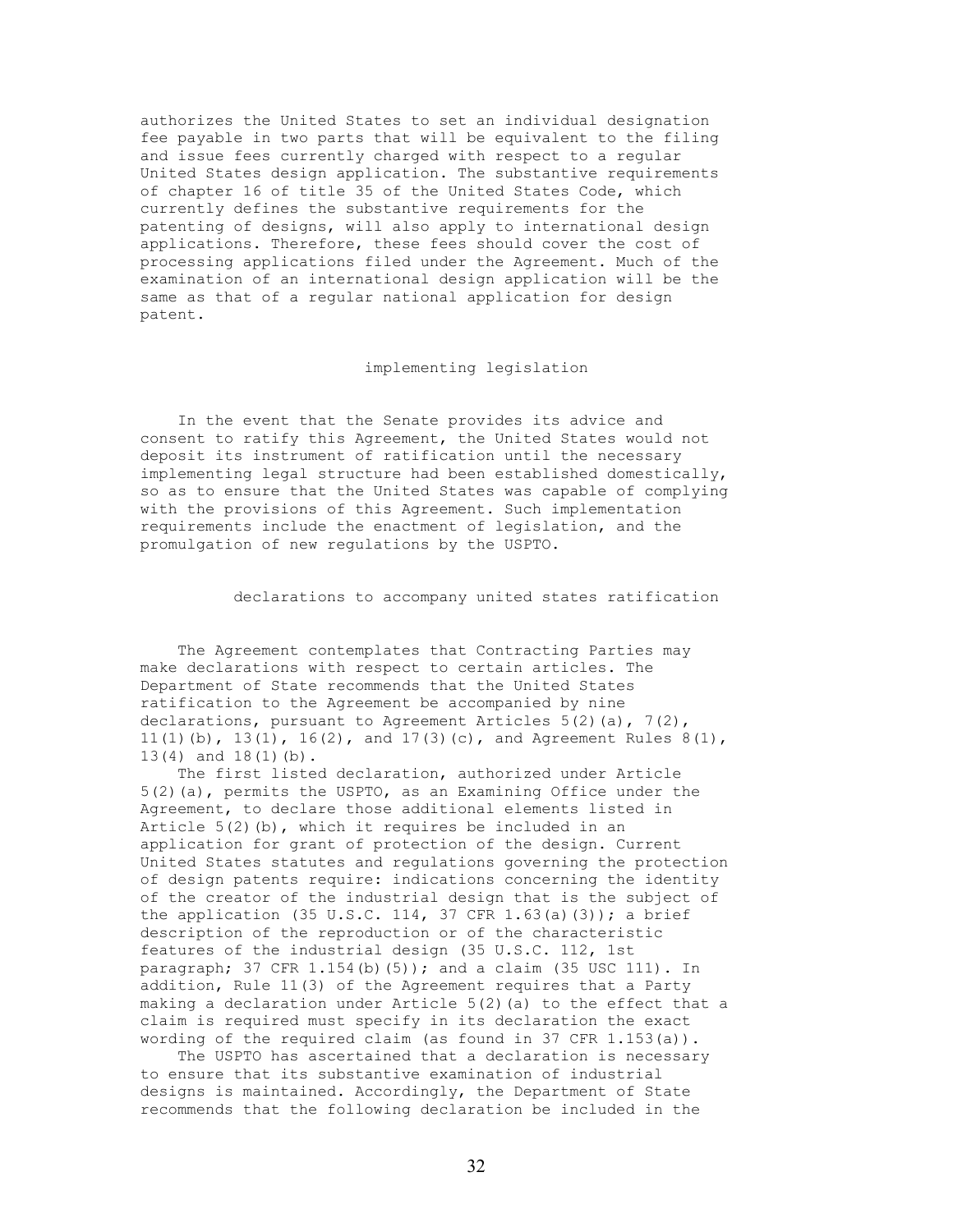### U.S. instrument of ratification:

Pursuant to Article  $5(2)$  (a) and Rule  $11(3)$  of the Agreement, the United States declares that it is an Examining Office under the Agreement whose law requires that an application for the grant of protection to an industrial design contain: (i) indications concerning the identity of the creator of the industrial design that is the subject of the application; (ii) a brief description of the reproduction or of the characteristic features of the industrial design that is the subject of the application; and (iii) a claim. The specific wording of the claim shall be in formal terms to the ornamental design for the article (specifying name of article) as shown, or as shown and described.

The second declaration, authorized under Article  $7(2)$ , authorizes a Party whose office is an Examining Office (such as USPTO) to declare that its individual designation fee, whose amount is to be indicated in the declaration and can be changed in future declarations, shall replace the designation fee prescribed in the Regulations of the Agreement. In addition, Rule 12(3) provides that a declaration made pursuant to Article 7(2) may also specify that the individual designation fee be payable in two parts. The first part would be paid at the time of filing and the second part would be paid at a later date determined by the law of the Contracting Party.

 The USPTO has determined that such a declaration is necessary in order to keep its fees for processing international design applications filed under the Agreement the same as those for regularly filed national design applications. Further, it is necessary to have the fee payable in two parts in order to maintain USPTO's current fee practice that comprises a filing fee, due at the time of filing of the application, and an issue fee, due before the patent is to be granted. Accordingly, the Department of State recommends that the following declaration be included in the U.S. instrument of ratification:

> Pursuant to Article 7(2) and Rule 12(3) of the Agreement, the United States declares that, as an Examining Office under the Agreement, the prescribed designation fee referred to in Article 7(1) of the Agreement shall be replaced by an individual designation fee, that is payable in a first part at filing and a second part payable upon allowance of the application. The current amount of the designation fee is US\$790, payable in a first part of US\$330 at filing and a second part of US\$460 upon allowance of the application. However, for those entities that qualify for ``small entity'' status within the meaning of section 41(h) of title 35 of the United States Code and section 3 of the Small Business Act, the amount of the individual designation fee is US\$395, payable in a first part of US\$165 and a second part of US\$230. In addition, these amounts are subject to future changes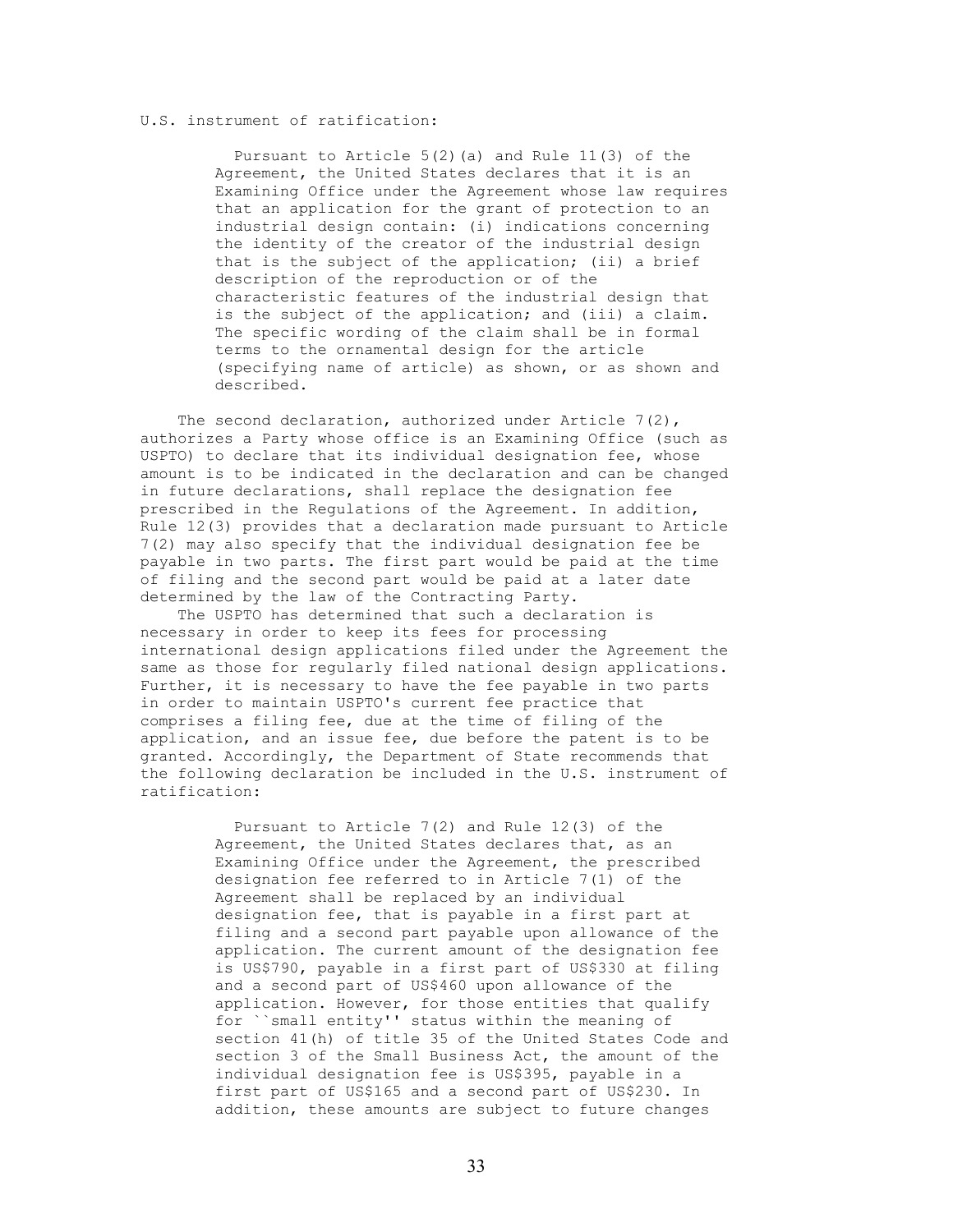upon which notification to the Director General will be made in future declarations as authorized in Article 7(2) of the Agreement.

 The third declaration, authorized by Article 11(1)(b) of the Agreement, allows the USPTO to notify the Director General that its law does not provide for deferment of publications under the Agreement. The USPTO has ascertained that such a declaration is necessary in order to prohibit deferments of publication of international design registrations designating the United States under the Agreement. Accordingly, the Department of State recommends that the U.S. instrument of ratification be accompanied by the following declaration:

> Pursuant to Article 11(1)(b) of the Agreement, the United States declares that the law of the United States does not provide for the deferment of the publication of an industrial design.

 The fourth declaration, authorized under Article 13(1) of the Agreement, authorizes the USPTO to maintain its restriction of allowing only one independent and distinct design to be claimed in a single application. The USPTO has ascertained that such a declaration is necessary so that the USPTO may maintain its practice of issuing one patent for one design, which is defined by a single claim. Accordingly, the Department of State recommends that the following declaration be included in the U.S. instrument of ratification:

> Pursuant to Article 13(1) of the Agreement, the United States declares that its laws require that only one independent and distinct design may be claimed in a single application.

 The fifth declaration, authorized by Article 16(2) of the Agreement, allows the USPTO to refuse the effect of recordings regarding change of ownership in the international registration until the USPTO receives assignment statements or documents. This would allow the USPTO to maintain its current practice of requiring that a statement to the effect that a conveyance has been made be submitted to the USPTO and be made available to the public. Under U.S. patent law, if such an assignment is not recorded within three months, the transfer is void against subsequent bona fide purchasers or mortgagees. This protects subsequent purchasers by allowing them to view the contents of any agreement that purports to transfer ownership.

 The USPTO has ascertained that such a declaration is necessary in order to maintain its current practice of requiring that assignment documents be provided to the USPTO before they are given effect. Accordingly, the Department of State recommends that the United States instrument of ratification be accompanied by the following declaration:

> Pursuant to Article 16(2) of the Agreement, the United States declares that a recording by the International Bureau under Article 16(1)(i) of the Agreement shall not have effect in the United States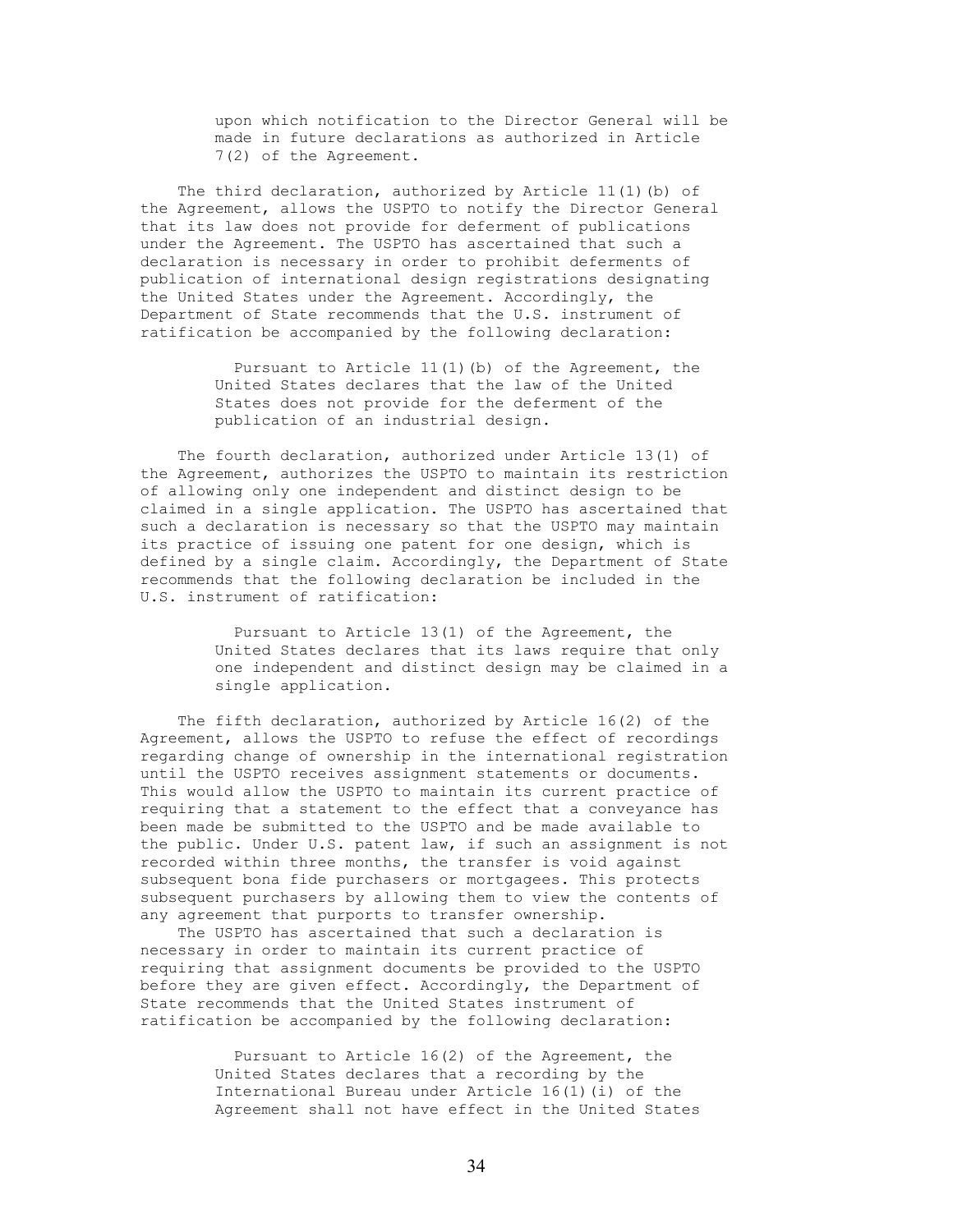until the USPTO has received the statements or documents recorded thereby.

 The sixth declaration is mandated by Article 17(3)(c) of the Agreement. That Article requires that each Contracting Party notify the Director General as to the maximum duration of protection provided for by its law. Accordingly, the Department of State recommends that the U.S. instrument of ratification be accompanied by the following declaration:

> Pursuant to Article 17(3)(c) of the Agreement, the United States declares that the maximum duration of protection for designs provided for by its law is 15 years from grant.

 The seventh declaration, authorized by Rule 8(1)(a) of the Agreement, allows the USPTO to continue its practice of requiring that an application for the protection of an industrial design be filed in the name of the creator of the design. In addition, Rule  $8(1)(b)$  states that any declaration pursuant to Rule 8(1)(a) specify the form and mandatory contents of any statement or document required for the purposes of that rule.

 The USPTO has determined that such a declaration is necessary in order to maintain its current examination practice of requiring that the applicant for protection of an industrial design be the creator of that design. Accordingly, the Department of State recommends that the United States instrument of ratification be accompanied by the following declaration:

> Pursuant to Rule 8(1) of the Agreement, the United States declares that the law of the United States requires that an application for protection of an industrial design be filed in the name of the creator of the industrial design. The specific form and mandatory contents of a statement required for the purposes of Rule 8(2) of the Agreement are contained in section 1.63 of title 37 of the Code of Federal Regulations of the United States.

 The eighth declaration, authorized by Rule 13(4) of the Agreement, allows the USPTO to notify the Director General that the law of the United States requires a security clearance and that the period of one month identified in Rule 13(3) for the Office of a Contracting Party to forward an application to the IB, shall be replaced by a period of six months. This will allow for time to complete the security review of the applications currently required by 35 U.S.C. 181, et seq.

 The USPTO has ascertained that a declaration is necessary in order to ensure that international design applications can be reviewed for secrecy and security purposes. Accordingly, the Department of State recommends that the following declaration be included in the U.S. instrument of ratification:

> Pursuant to Rule 13(4) of the Agreement, the United States declares that the period of one month referred